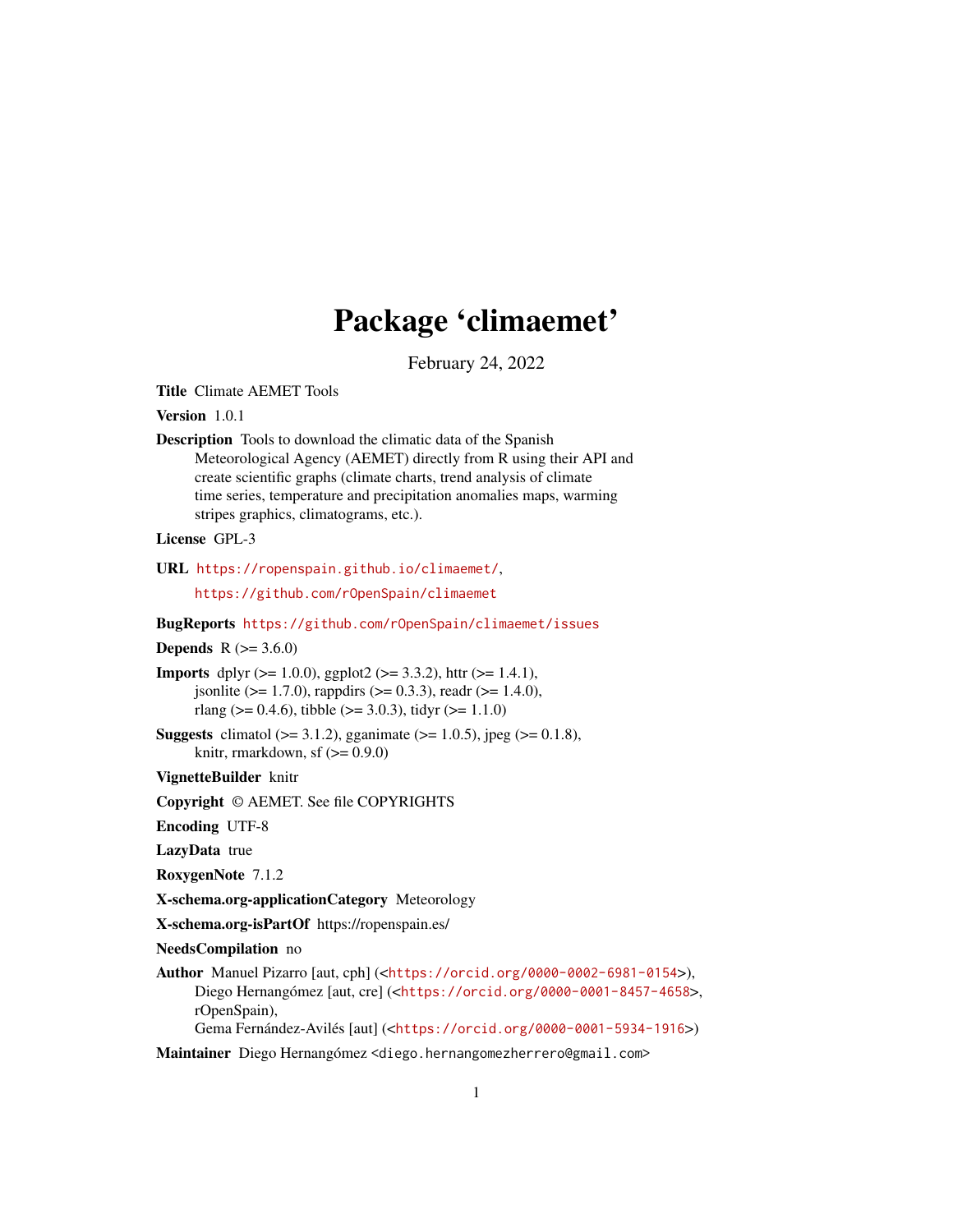<span id="page-1-0"></span>Repository CRAN

Date/Publication 2022-02-24 07:50:27 UTC

## R topics documented:

| Index | 29             |
|-------|----------------|
|       | 27             |
|       |                |
|       | 24             |
|       | 22             |
|       | 20             |
|       |                |
|       |                |
|       |                |
|       |                |
|       |                |
|       |                |
|       |                |
|       |                |
|       |                |
|       |                |
|       |                |
|       | $\overline{9}$ |
|       | 8              |
|       | $\overline{7}$ |
|       | 6              |
|       | -5             |
|       | $\overline{4}$ |
|       |                |

<span id="page-1-1"></span>aemet\_api\_key *Install an AEMET API Key*

### Description

This function will store your AEMET API key on your local machine so it can be called securely without being stored in your code. After you have installed your key, it can be called any time by typing Sys.getenv("AEMET\_API\_KEY") and can be used in package functions by simply typing AEMET\_API\_KEY.

Alternatively, you can install the API Key manually:

- Run Sys.setenv(AEMET\_API\_KEY = "Your\_Key"). You would need to run this command on each session (Similar to install = FALSE).
- Write this line on your .Renviron file: AEMET\_API\_KEY = "Your\_Key" ( same behavior than install = TRUE). This would store your API key permanently.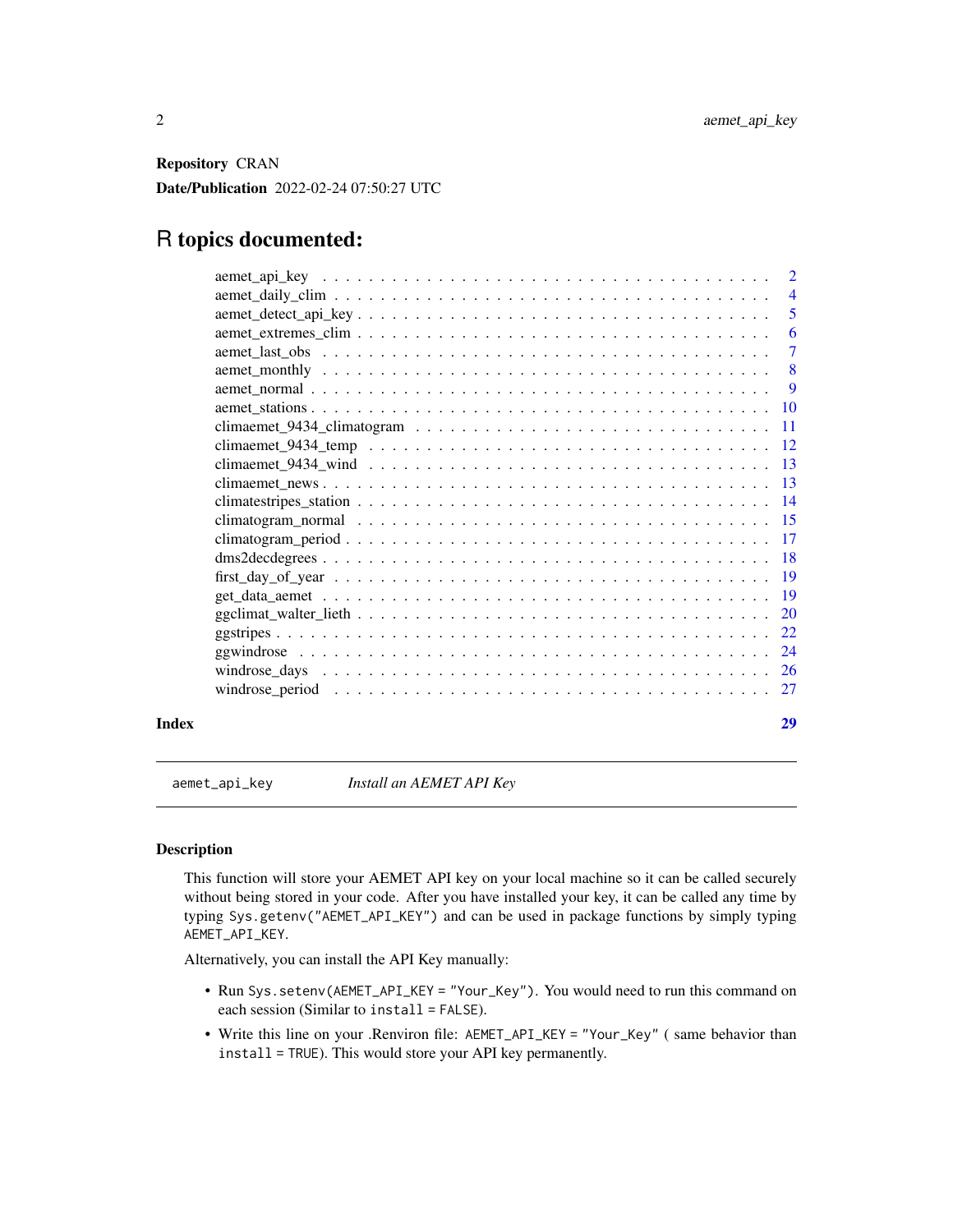### <span id="page-2-0"></span>aemet\_api\_key 3

### Usage

aemet\_api\_key(apikey, overwrite = FALSE, install = FALSE)

#### Arguments

| apikey    | The API key provided to you from the AEMET formatted in quotes. A key can<br>be acquired at https://opendata.aemet.es/centrodedescargas/inicio. |
|-----------|-------------------------------------------------------------------------------------------------------------------------------------------------|
| overwrite | If this is set to TRUE, it will overwrite an existing AEMET API KEY that you<br>already have in local machine.                                  |
| install   | if TRUE, will install the key in your local machine for use in future sessions.<br>Defaults to FALSE.                                           |

### Value

None

### Note

To locate your API Key on your local machine, run rappdirs::user\_cache\_dir("climaemet","R").

### See Also

Other aemet\_auth: [aemet\\_detect\\_api\\_key\(](#page-4-1))

### Examples

```
# Don't run these examples!
if (FALSE) {
  aemet_api_key("111111abc", install = TRUE)
  # You can check it with:
  Sys.getenv("AEMET_API_KEY")
}
if (FALSE) {
  # If you need to overwrite an existing key:
  aemet_api_key("222222abc", overwrite = TRUE, install = TRUE)
  # You can check it with:
  Sys.getenv("AEMET_API_KEY")
}
```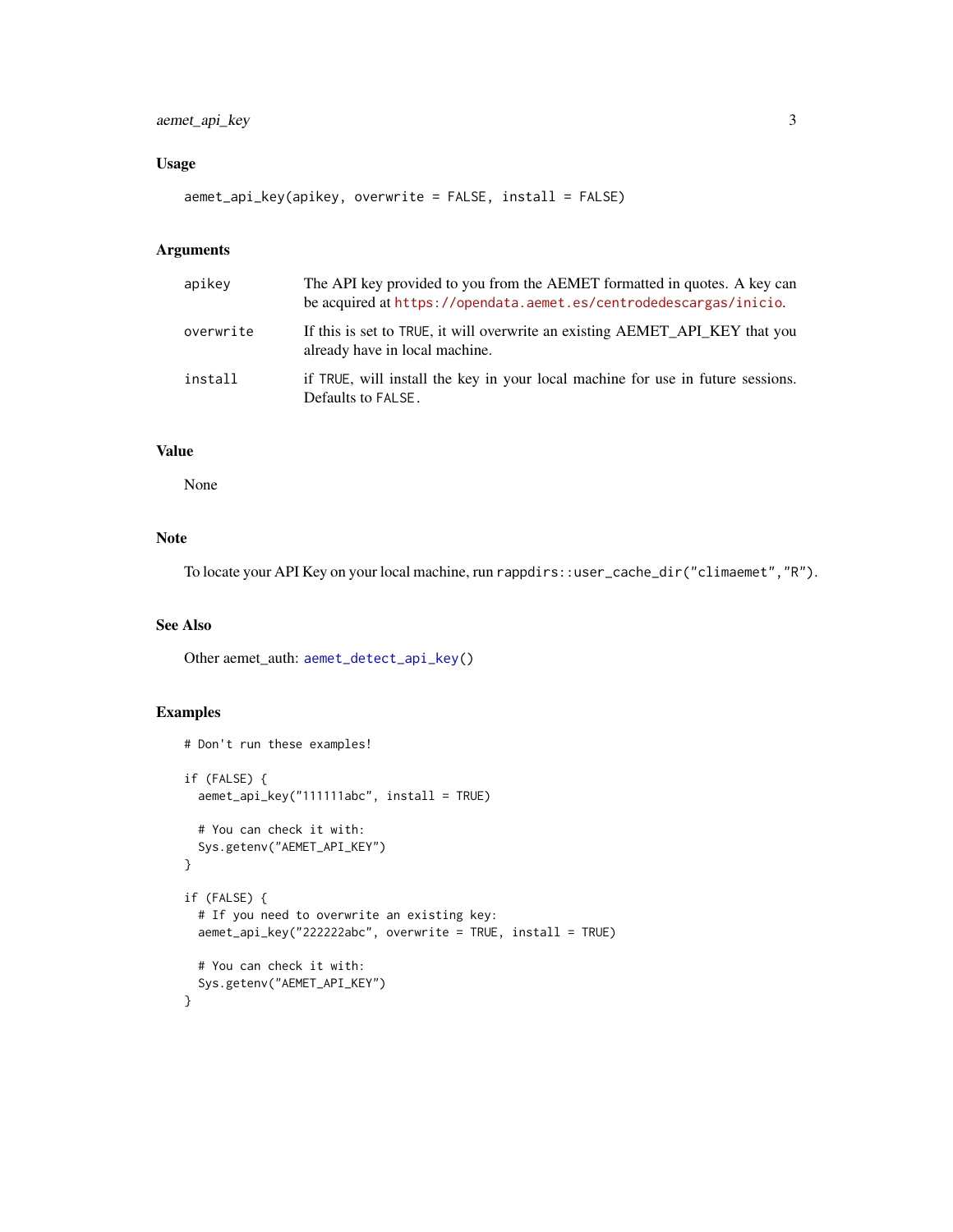### <span id="page-3-2"></span><span id="page-3-1"></span><span id="page-3-0"></span>Description

Get climatology values for a station or for all the available stations. Note that aemet\_daily\_period() and aemet\_daily\_period\_all() are shortcuts of aemet\_daily\_clim().

#### Usage

```
aemet_daily_clim(
 station = "all",
  start = Sys.Date() - 7,
 end = Sys.Date(),verbose = FALSE,
  return_sf = FALSE
)
aemet_daily_period(
 station,
  start = 2020,
 end = 2020,
 verbose = FALSE,
  return_sf = FALSE
)
aemet_daily_period_all(
  start = 2020,
  end = 2020,
 verbose = FALSE,
  return_sf = FALSE
\mathcal{L}
```
#### Arguments

| station    | Character string with station identifier code(s) (see aemet_stations()) or "all"<br>for all the stations.                                                                            |
|------------|--------------------------------------------------------------------------------------------------------------------------------------------------------------------------------------|
| start, end | Character string with start and end date. See Details.                                                                                                                               |
| verbose    | Logical TRUE/FALSE. Provides information about the flow of information be-<br>tween the client and server.                                                                           |
| return_sf  | Logical TRUE or FALSE. Should the function return an sf spatial object? If FALSE<br>(the default value) it returns a tibble. Note that you need to have the sf package<br>installed. |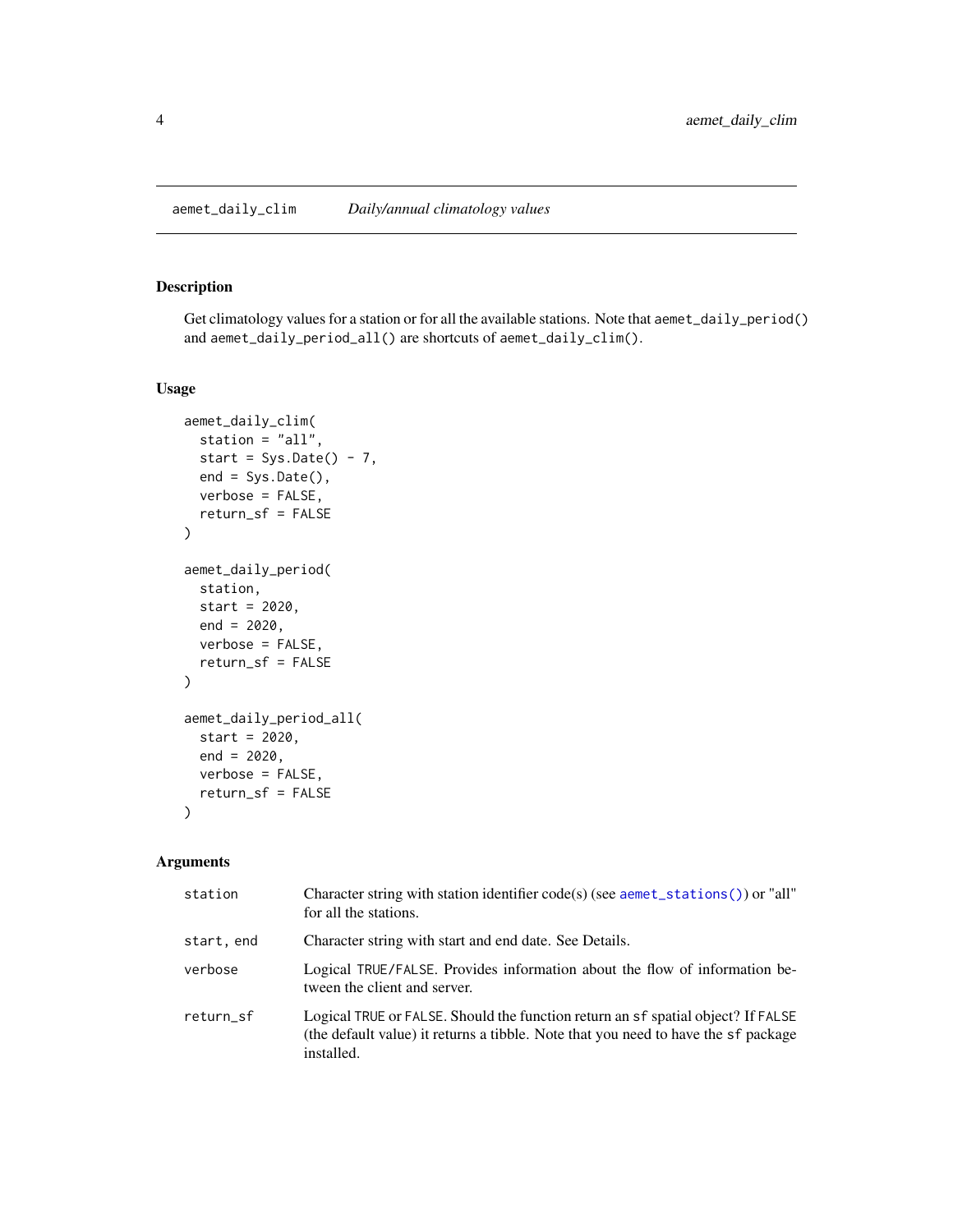#### <span id="page-4-0"></span>Details

start and end parameters should be:

- For aemet\_daily\_clim(): A Date object or a string with format: YYYY-MM-DD (2020-12- 31) coercible with [as.Date\(\)](#page-0-0).
- For aemet\_daily\_period() and aemet\_daily\_period\_all(): A string representing the year(s) to be extracted: "2020", "2018".

#### Value

A tibble or a sf object

### API Key

You need to set your API Key globally using [aemet\\_api\\_key\(\)](#page-1-1).

#### See Also

```
aemet_api_key(), as.Date()
```
Other aemet\_api\_data: [aemet\\_extremes\\_clim\(](#page-5-1)), [aemet\\_last\\_obs\(](#page-6-1)), [aemet\\_monthly](#page-7-1), [aemet\\_normal](#page-8-1), [aemet\\_stations\(](#page-9-1))

#### Examples

```
library(tibble)
obs <- aemet_daily_clim(c("9434", "3195"))
glimpse(obs)
```
<span id="page-4-1"></span>aemet\_detect\_api\_key *Check if an AEMET API Key is present for the current session*

#### Description

The function would detect if an API Key is available on this session:

- If an API Key is already set as an environment variable it would be preserved
- If no environment variable has been set and you have stored permanently an API Key using [aemet\\_api\\_key\(\)](#page-1-1), the latter would be loaded.

```
aemet_detect_api_key(...)
```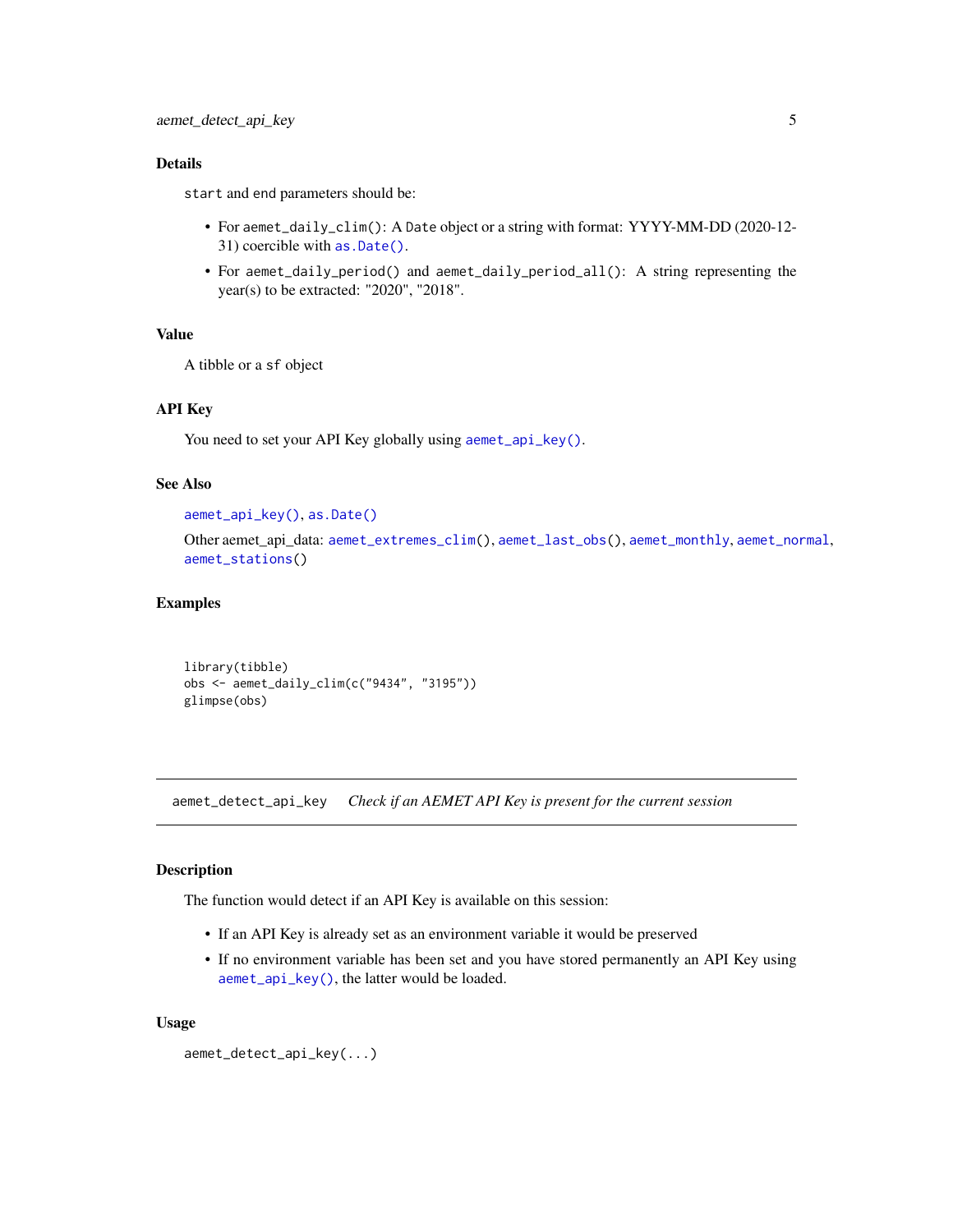... Ignored

#### Value

TRUE or FALSE

### See Also

Other aemet\_auth: [aemet\\_api\\_key\(](#page-1-1))

### Examples

aemet\_detect\_api\_key()

<span id="page-5-1"></span>aemet\_extremes\_clim *Extreme values for a station*

### Description

Get recorded extreme values for a station.

### Usage

```
aemet_extremes_clim(
 station = NULL,
 parameter = "T",
 verbose = FALSE,
 return_sf = FALSE
)
```
### Arguments

| station   | Character string with station identifier code(s) (see $a$ emet_stations())                                                                                                           |
|-----------|--------------------------------------------------------------------------------------------------------------------------------------------------------------------------------------|
| parameter | Character string as temperature ("T"), precipitation ("P") or wind ("V") param-<br>eter.                                                                                             |
| verbose   | Logical TRUE/FALSE. Provides information about the flow of information be-<br>tween the client and server.                                                                           |
| return_sf | Logical TRUE or FALSE. Should the function return an sf spatial object? If FALSE<br>(the default value) it returns a tibble. Note that you need to have the sf package<br>installed. |

### Value

A tibble or a sf object

<span id="page-5-0"></span>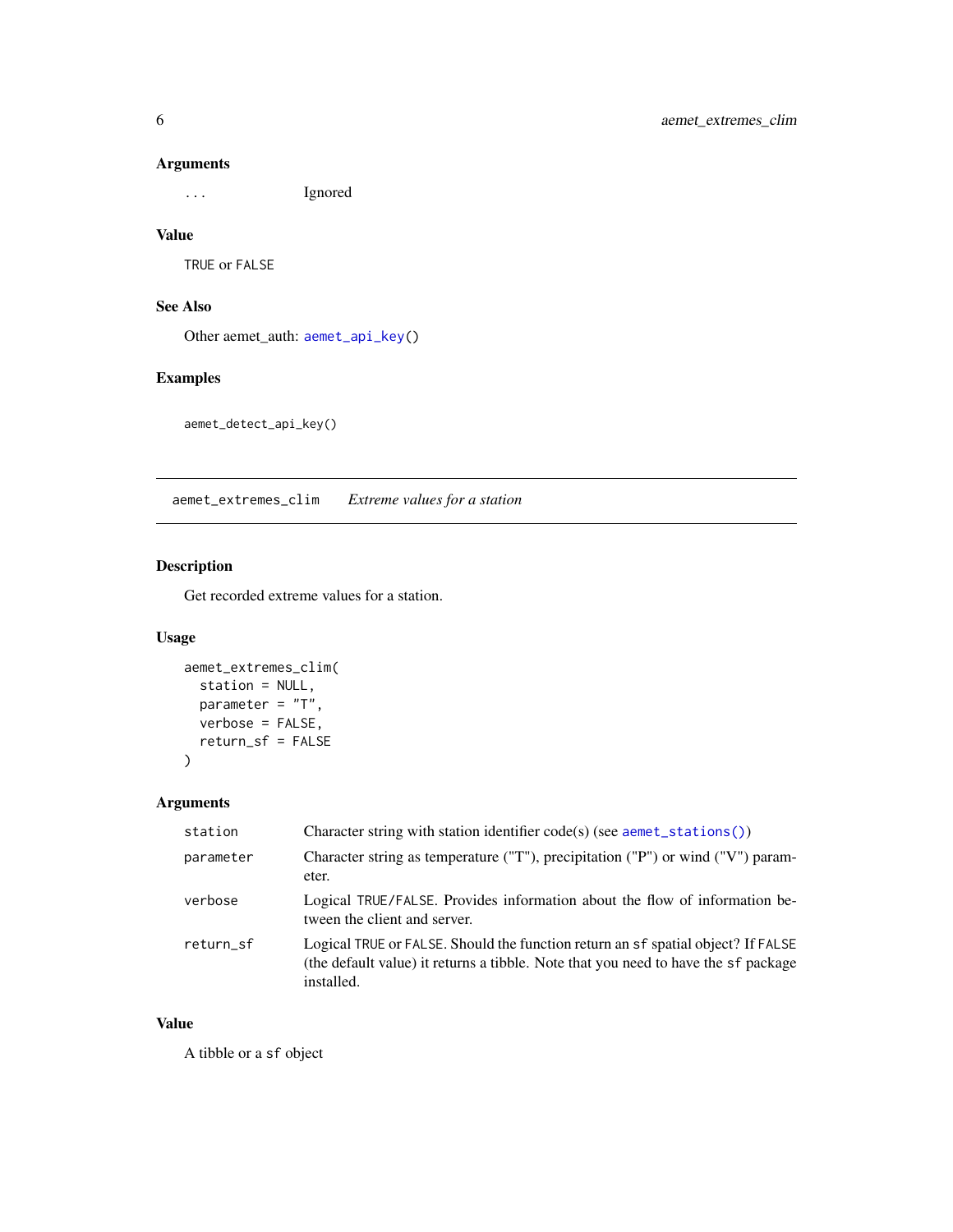<span id="page-6-0"></span>aemet\_last\_obs 7

### API Key

You need to set your API Key globally using [aemet\\_api\\_key\(\)](#page-1-1).

#### See Also

```
aemet_api_key()
```
Other aemet\_api\_data: [aemet\\_daily\\_clim\(](#page-3-1)), [aemet\\_last\\_obs\(](#page-6-1)), [aemet\\_monthly](#page-7-1), [aemet\\_normal](#page-8-1), [aemet\\_stations\(](#page-9-1))

### Examples

```
library(tibble)
obs <- aemet_extremes_clim(c("9434", "3195"))
glimpse(obs)
```
<span id="page-6-1"></span>aemet\_last\_obs *Last observation values for a station*

### Description

Get last observation values for a station.

#### Usage

```
aemet_last_obs(station = "all", verbose = FALSE, return_sf = FALSE)
```
### Arguments

| station   | Character string with station identifier code(s) (see aemet_stations()) or "all"<br>for all the stations.                                                                            |
|-----------|--------------------------------------------------------------------------------------------------------------------------------------------------------------------------------------|
| verbose   | Logical TRUE/FALSE. Provides information about the flow of information be-<br>tween the client and server.                                                                           |
| return sf | Logical TRUE or FALSE. Should the function return an sf spatial object? If FALSE<br>(the default value) it returns a tibble. Note that you need to have the sf package<br>installed. |

### Value

A tibble or a sf object.

### API Key

You need to set your API Key globally using [aemet\\_api\\_key\(\)](#page-1-1).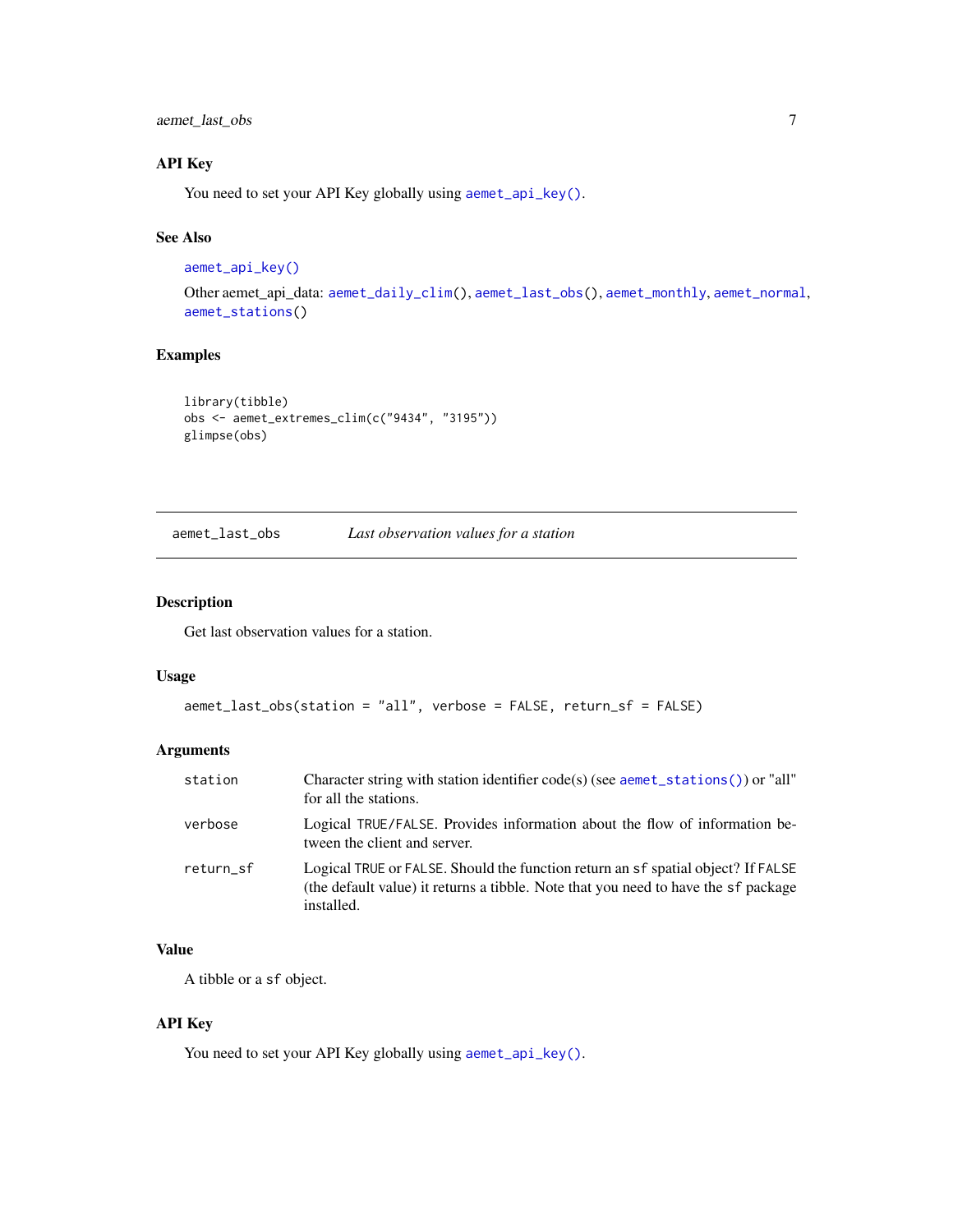### <span id="page-7-0"></span>See Also

Other aemet\_api\_data: [aemet\\_daily\\_clim\(](#page-3-1)), [aemet\\_extremes\\_clim\(](#page-5-1)), [aemet\\_monthly](#page-7-1), [aemet\\_normal](#page-8-1), [aemet\\_stations\(](#page-9-1))

#### Examples

library(tibble) obs <- aemet\_last\_obs(c("9434", "3195")) glimpse(obs)

<span id="page-7-1"></span>aemet\_monthly *Monthly/annual climatology*

### Description

Get monthly/annual climatology values for a station or all the stations. aemet\_monthly\_period() and aemet\_monthly\_period\_all() allows requests that span several years.

```
aemet_monthly_clim(
  station = NULL,
 year = 2020,
 verbose = FALSE,
  return_sf = FALSE
)
aemet_monthly_period(
  station = NULL,
 start = 2018,
 end = 2020,
  verbose = FALSE,
  return_sf = FALSE
)
aemet_monthly_period_all(
  start = 2019,
 end = 2020,verbose = FALSE,
  return_sf = FALSE
)
```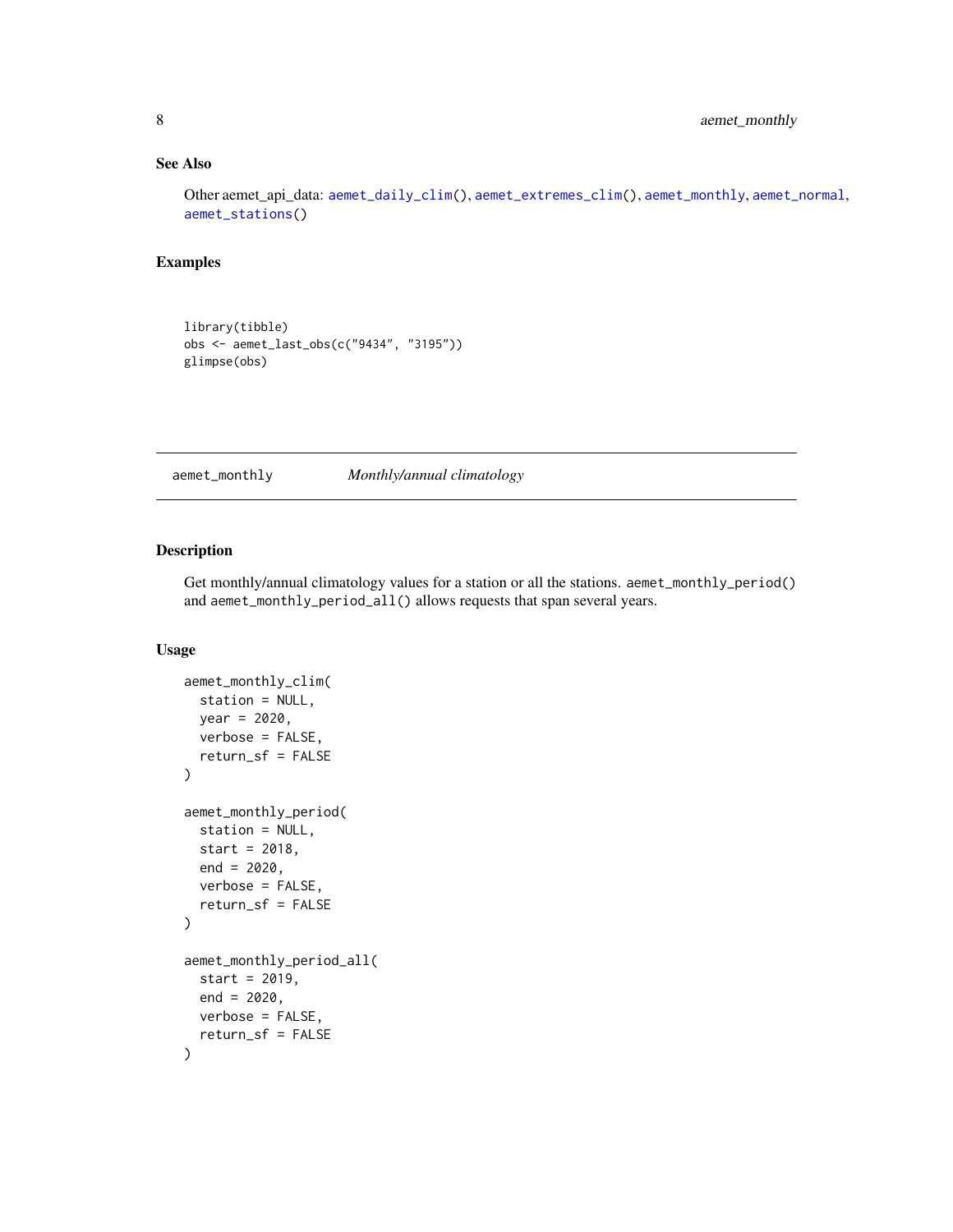### <span id="page-8-0"></span>aemet\_normal 9

#### Arguments

| station   | Character string with station identifier code(s) (see aemet_stations())                                                                                                              |
|-----------|--------------------------------------------------------------------------------------------------------------------------------------------------------------------------------------|
| year      | Numeric value as date (format: YYYY).                                                                                                                                                |
| verbose   | Logical TRUE/FALSE. Provides information about the flow of information be-<br>tween the client and server.                                                                           |
| return sf | Logical TRUE or FALSE. Should the function return an sf spatial object? If FALSE<br>(the default value) it returns a tibble. Note that you need to have the sf package<br>installed. |
| start     | Numeric value as start year (format: YYYY).                                                                                                                                          |
| end       | Numeric value as end year (format: YYYY).                                                                                                                                            |

#### Value

A tibble or a sf object

#### API Key

You need to set your API Key globally using [aemet\\_api\\_key\(\)](#page-1-1).

### See Also

Other aemet\_api\_data: [aemet\\_daily\\_clim\(](#page-3-1)), [aemet\\_extremes\\_clim\(](#page-5-1)), [aemet\\_last\\_obs\(](#page-6-1)), [aemet\\_normal](#page-8-1), [aemet\\_stations\(](#page-9-1))

### Examples

library(tibble) obs <- aemet\_monthly\_clim(station = c("9434", "3195"), year = 2000) glimpse(obs)

<span id="page-8-1"></span>aemet\_normal *Normal climatology values*

### Description

Get normal climatology values for a station (or all the stations with aemet\_normal\_clim\_all(). Standard climatology from 1981 to 2010.

```
aemet_normal_clim(station = NULL, verbose = FALSE, return_sf = FALSE)
aemet_normal_clim_all(verbose = FALSE, return_sf = FALSE)
```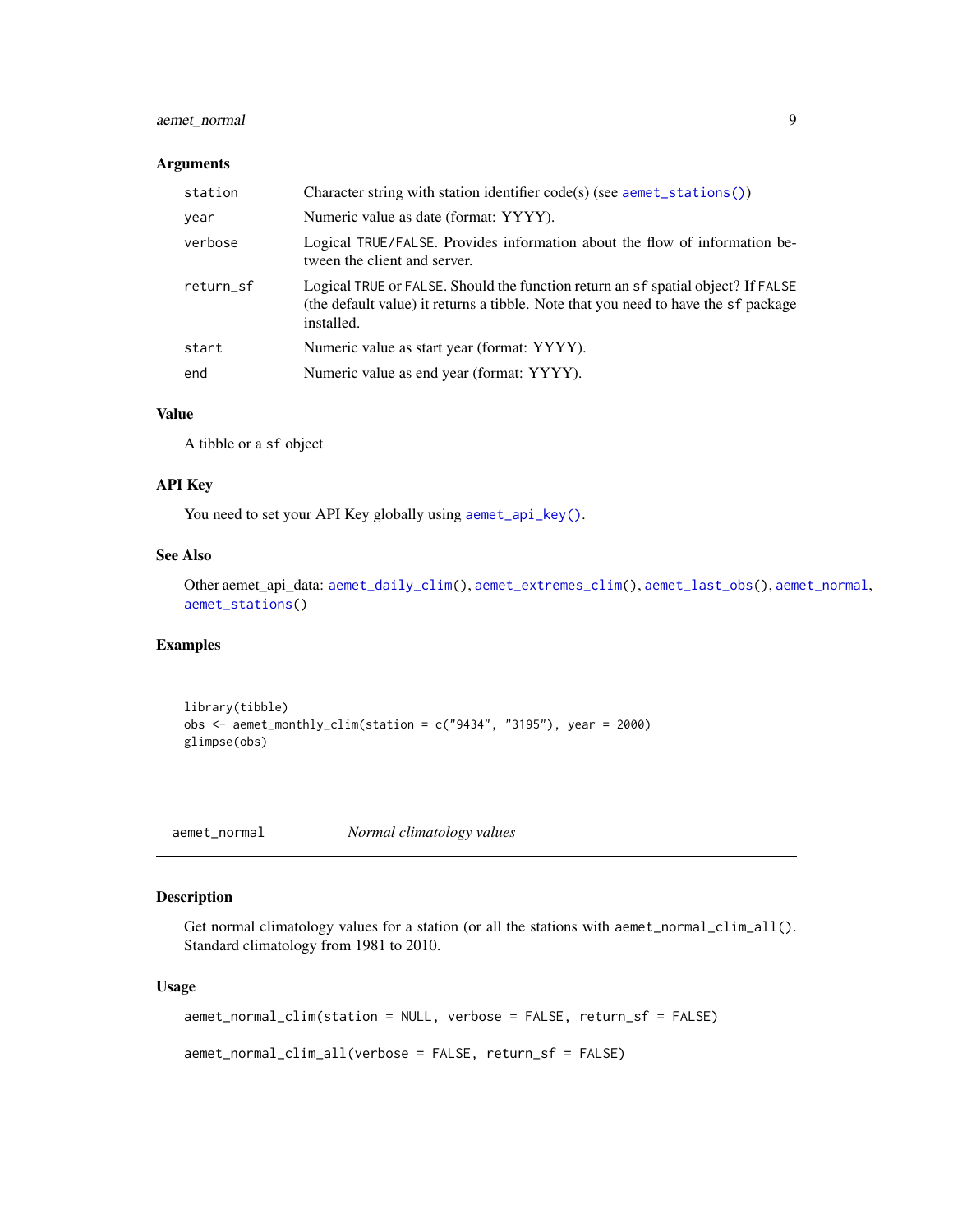<span id="page-9-0"></span>

| station   | Character string with station identifier code(s) (see aemet_stations()) or "all"<br>for all the stations.                                                                            |
|-----------|--------------------------------------------------------------------------------------------------------------------------------------------------------------------------------------|
| verbose   | Logical TRUE/FALSE. Provides information about the flow of information be-<br>tween the client and server.                                                                           |
| return sf | Logical TRUE or FALSE. Should the function return an sf spatial object? If FALSE<br>(the default value) it returns a tibble. Note that you need to have the sf package<br>installed. |

#### Value

A tibble or a sf object.

### API Key

You need to set your API Key globally using [aemet\\_api\\_key\(\)](#page-1-1).

### Note

Code modified from project <https://github.com/SevillaR/aemet>

### See Also

```
Other aemet_api_data: aemet_daily_clim(), aemet_extremes_clim(), aemet_last_obs(), aemet_monthly,
aemet_stations()
```
### Examples

```
library(tibble)
obs <- aemet_normal_clim(c("9434", "3195"))
glimpse(obs)
```
<span id="page-9-1"></span>aemet\_stations *AEMET stations*

### Description

Get AEMET stations.

```
aemet_stations(verbose = FALSE, return_sf = FALSE)
```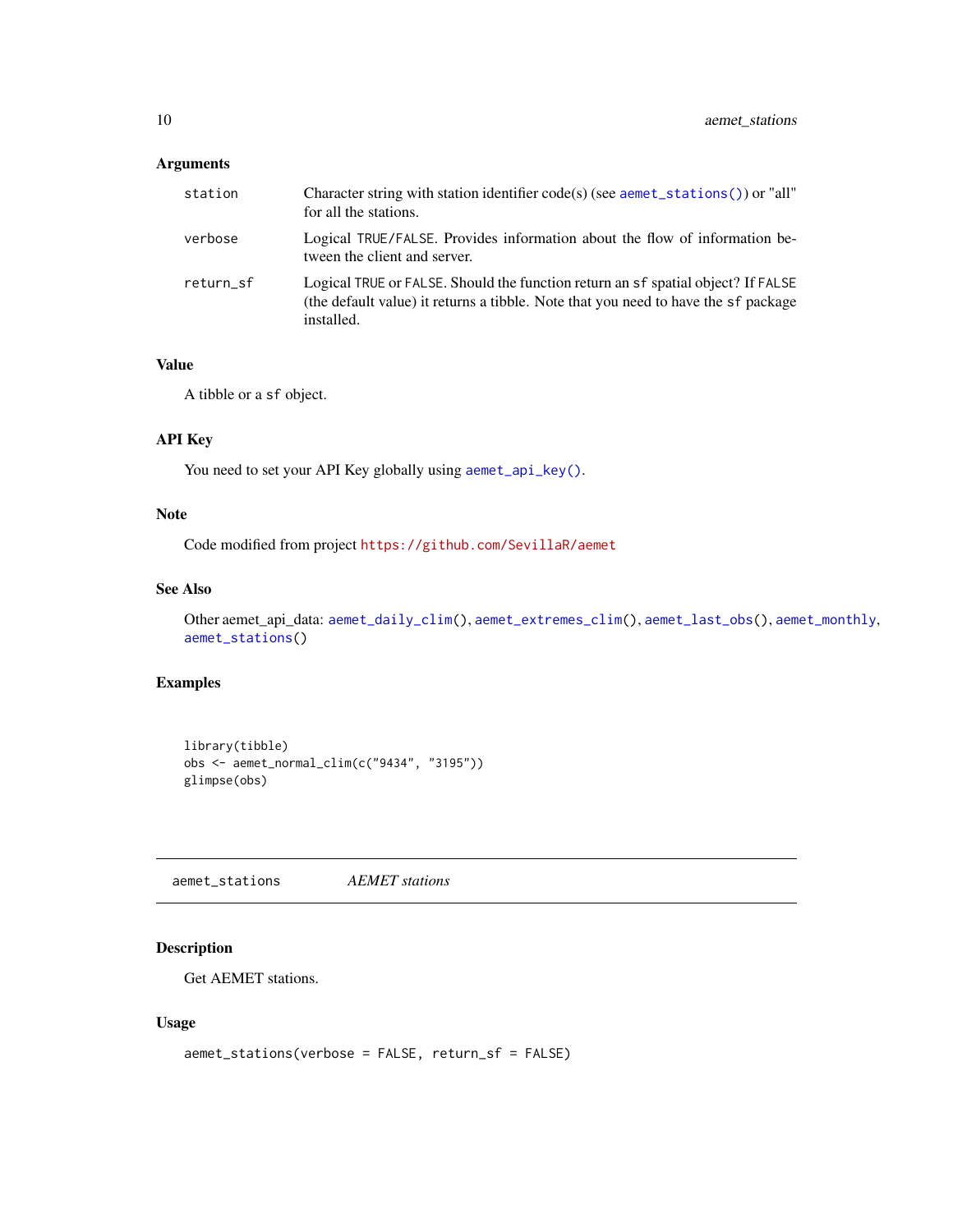<span id="page-10-0"></span>

| verbose   | Logical TRUE/FALSE. Provides information about the flow of information be-<br>tween the client and server.                                                                           |
|-----------|--------------------------------------------------------------------------------------------------------------------------------------------------------------------------------------|
| return sf | Logical TRUE or FALSE. Should the function return an sf spatial object? If FALSE<br>(the default value) it returns a tibble. Note that you need to have the sf package<br>installed. |

#### Value

A tibble or a sf object

#### API Key

You need to set your API Key globally using [aemet\\_api\\_key\(\)](#page-1-1).

### Note

Code modified from project <https://github.com/SevillaR/aemet>

### See Also

Other aemet\_api\_data: [aemet\\_daily\\_clim\(](#page-3-1)), [aemet\\_extremes\\_clim\(](#page-5-1)), [aemet\\_last\\_obs\(](#page-6-1)), [aemet\\_monthly](#page-7-1), [aemet\\_normal](#page-8-1)

#### Examples

```
library(tibble)
stations <- aemet_stations()
stations
```
<span id="page-10-1"></span>climaemet\_9434\_climatogram

*Climatogram data for Zaragoza Airport ("9434") period 1981-2010*

#### Description

Normal data for Zaragoza Airport (1981-2010). This is an example dataset used to plot climatograms.

### Format

A data.frame with columns 1 to 12 (months) and rows:

- p\_mes\_md: Precipitation (mm).
- tm\_max\_md: Maximum temperature (Celsius).
- tm\_min\_md: Minimum temperature (Celsius).
- ta\_min\_md: Absolute monthly minimum temperature (Celsius).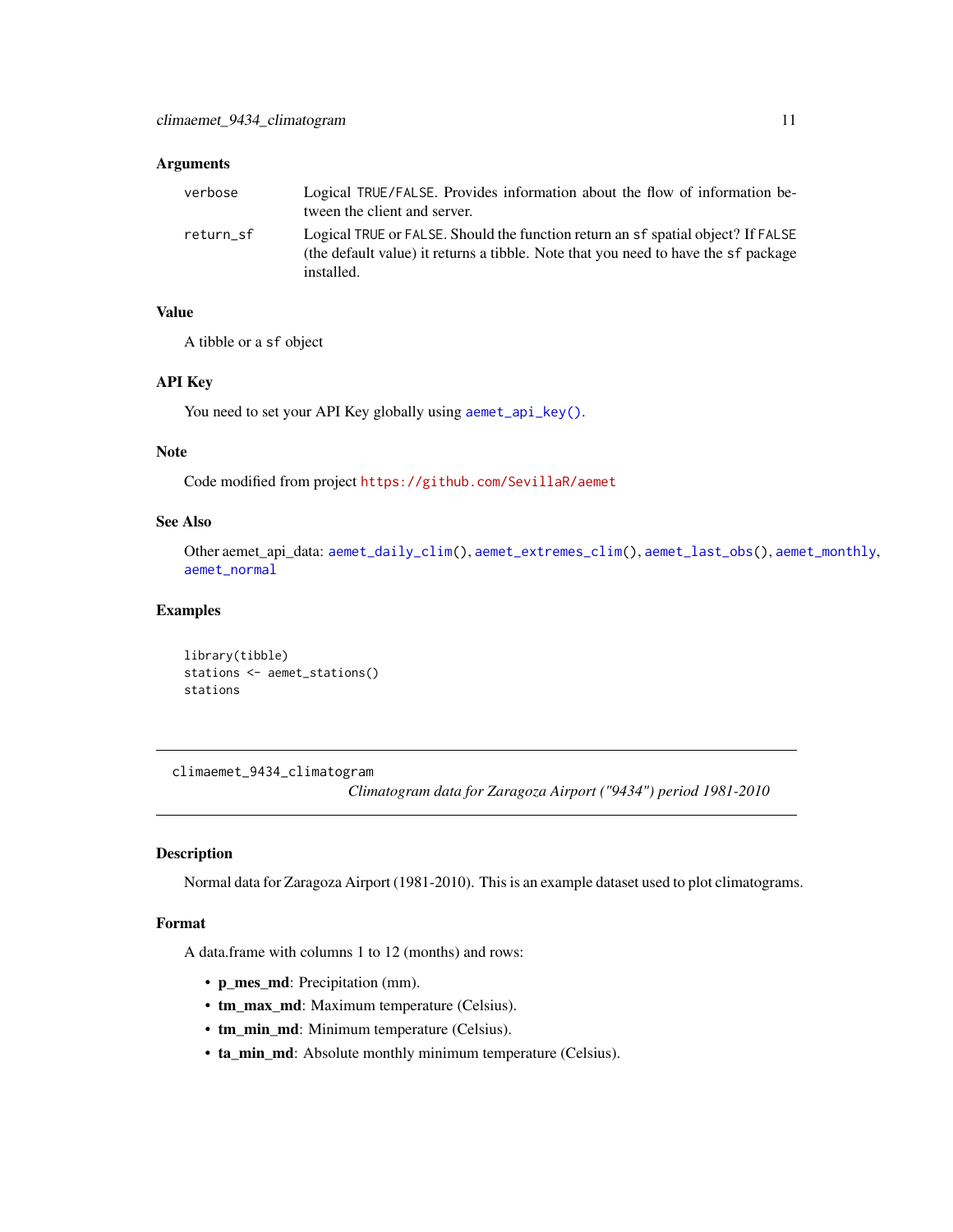### <span id="page-11-0"></span>Source

AEMET.

### See Also

```
ggclimat_walter_lieth(), climatogram_period(), climatogram_normal()
Other dataset: climaemet_9434_temp, climaemet_9434_wind
Other climatogram: climatogram_normal(), climatogram_period(), ggclimat_walter_lieth()
```
#### Examples

data(climaemet\_9434\_climatogram)

<span id="page-11-1"></span>climaemet\_9434\_temp *Average annual temperatures for Zaragoza Airport ("9434") period 1950-2020*

### Description

Yearly observations of average temperature for Zaragoza Airport (1950-2020). This is an example dataset.

#### Format

A tibble with columns:

- year: Year of reference.
- indicativo: Identifier of the station.
- temp: Avg temperature (Celsius).

#### Source

AEMET.

### See Also

Other dataset: [climaemet\\_9434\\_climatogram](#page-10-1), [climaemet\\_9434\\_wind](#page-12-1) Other stripes: [climatestripes\\_station\(](#page-13-1)), [ggstripes\(](#page-21-1))

### Examples

data(climaemet\_9434\_temp)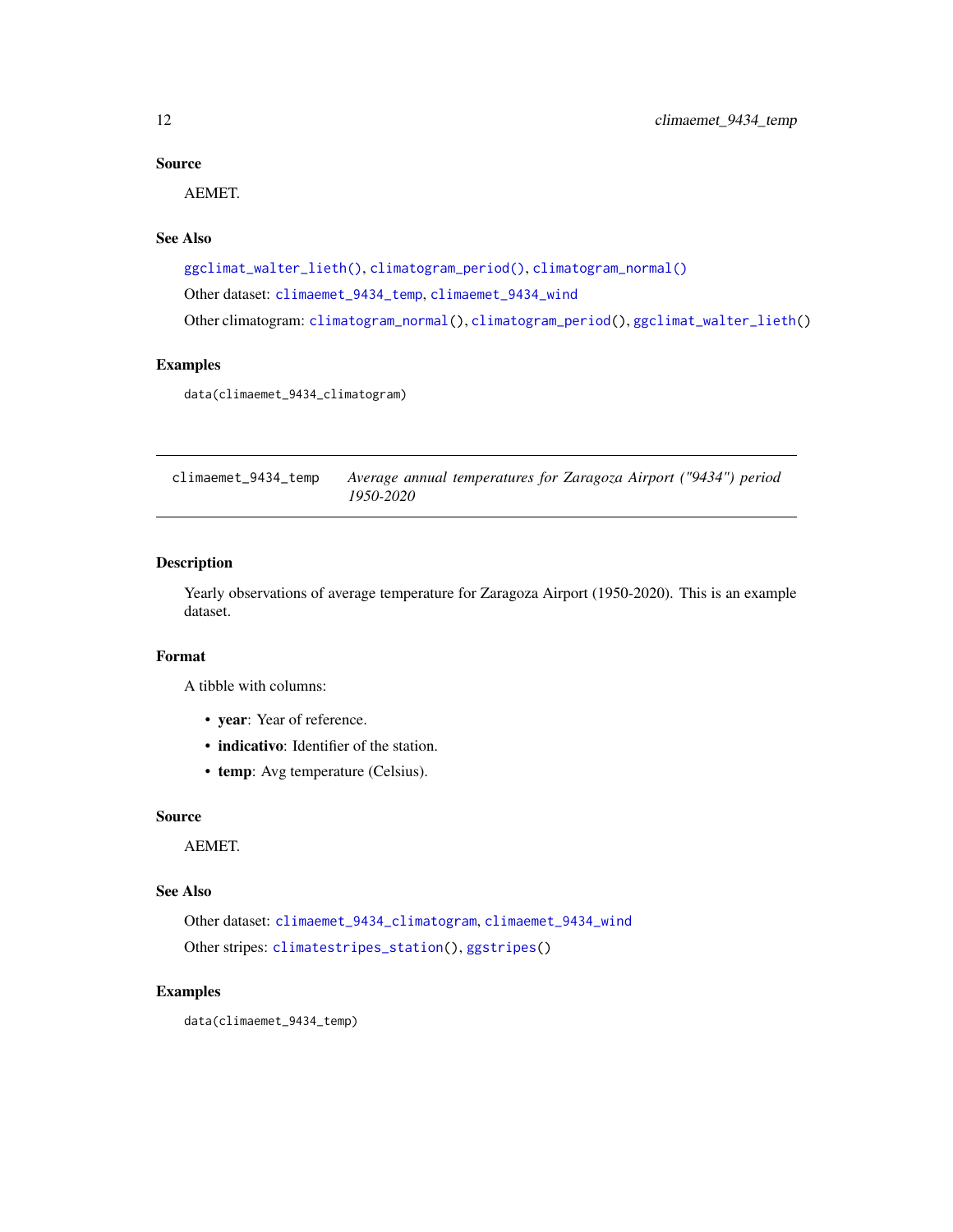<span id="page-12-1"></span><span id="page-12-0"></span>climaemet\_9434\_wind *Wind conditions for Zaragoza Airport ("9434") period 2000-2020*

### Description

Daily observations of wind speed and directions for Zaragoza Airport (2000-2020). This is an example dataset.

#### Format

A tibble with columns:

- fecha: Date of observation.
- dir: Wind directions (0-360).
- velmedia: Avg wind speed (km/h).

### Source

AEMET.

### See Also

Other dataset: [climaemet\\_9434\\_climatogram](#page-10-1), [climaemet\\_9434\\_temp](#page-11-1) Other wind: [ggwindrose\(](#page-23-1)), [windrose\\_days\(](#page-25-1)), [windrose\\_period\(](#page-26-1))

#### Examples

data(climaemet\_9434\_wind)

<span id="page-12-2"></span>climaemet\_news *climaemet\_news*

### Description

Show the NEWS file of the climaemet package.

### Usage

```
climaemet_news()
```
#### Details

(See description)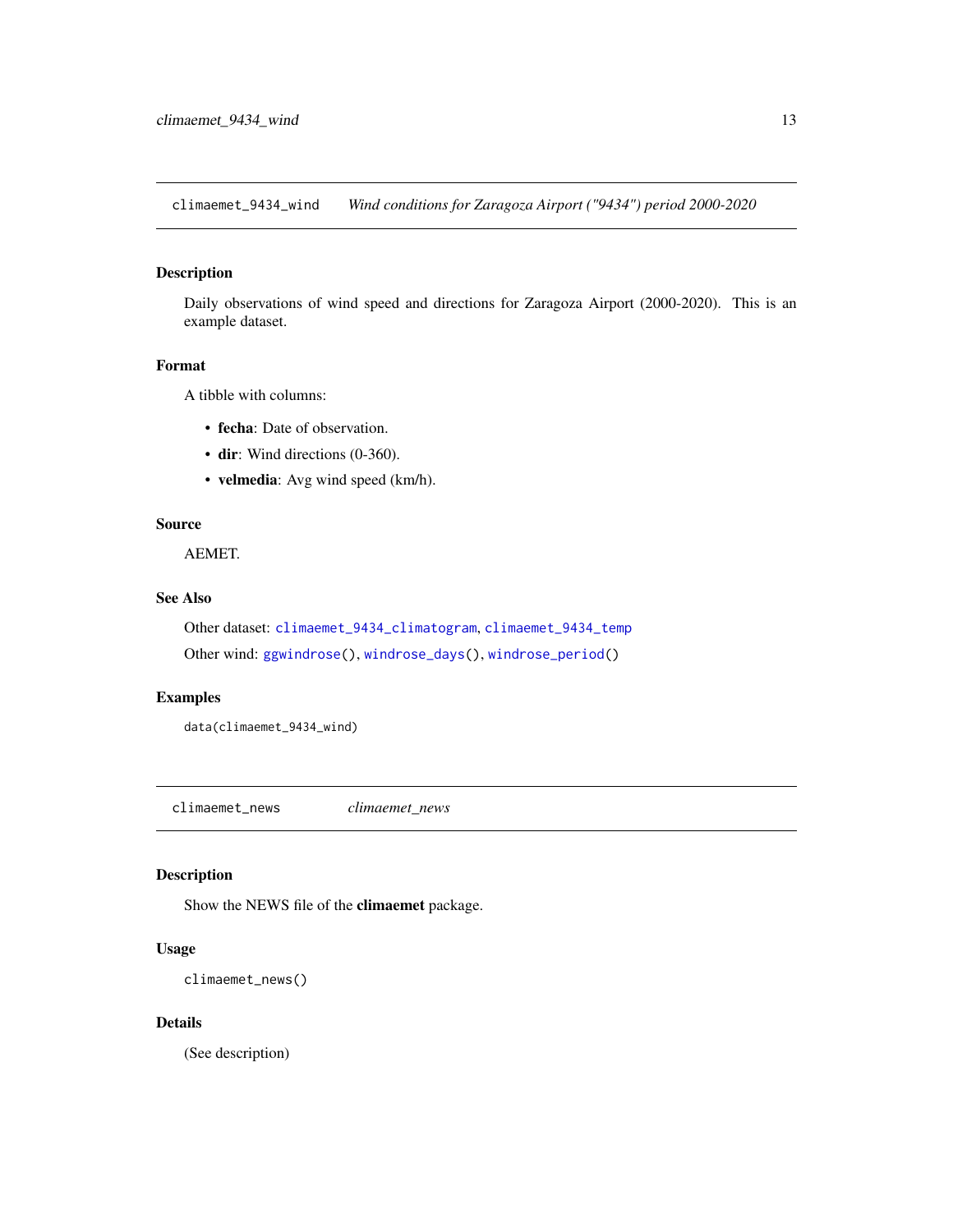### <span id="page-13-0"></span>Value

Open NEWS from climaemet.

### See Also

Other helpers: [dms2decdegrees\(](#page-17-1)), [first\\_day\\_of\\_year\(](#page-18-1))

### Examples

## Not run: climaemet\_news()

## End(Not run)

<span id="page-13-1"></span>climatestripes\_station

*Station climate stripes graph*

### Description

Plot climate stripes graph for a station

### Usage

```
climatestripes_station(
  station,
  start = 1950,
  end = 2020,with_labels = "yes",
  verbose = FALSE,
  ...
\mathcal{L}
```
### Arguments

| Character string with station identifier $code(s)$ (see $a$ emet_stations())                               |
|------------------------------------------------------------------------------------------------------------|
| Numeric value as start year (format: YYYY).                                                                |
| Numeric value as end year (format: YYYY).                                                                  |
| Character string as yes/no. Indicates whether to use labels for the graph or not.                          |
| Logical TRUE/FALSE. Provides information about the flow of information be-<br>tween the client and server. |
| Arguments passed on to ggstripes                                                                           |
| n_temp Numeric value as the number of colors of the palette. (default 11).                                 |
| col_pal Character string indicating the name of the hcl.pals() color palette<br>to be used for plotting.   |
|                                                                                                            |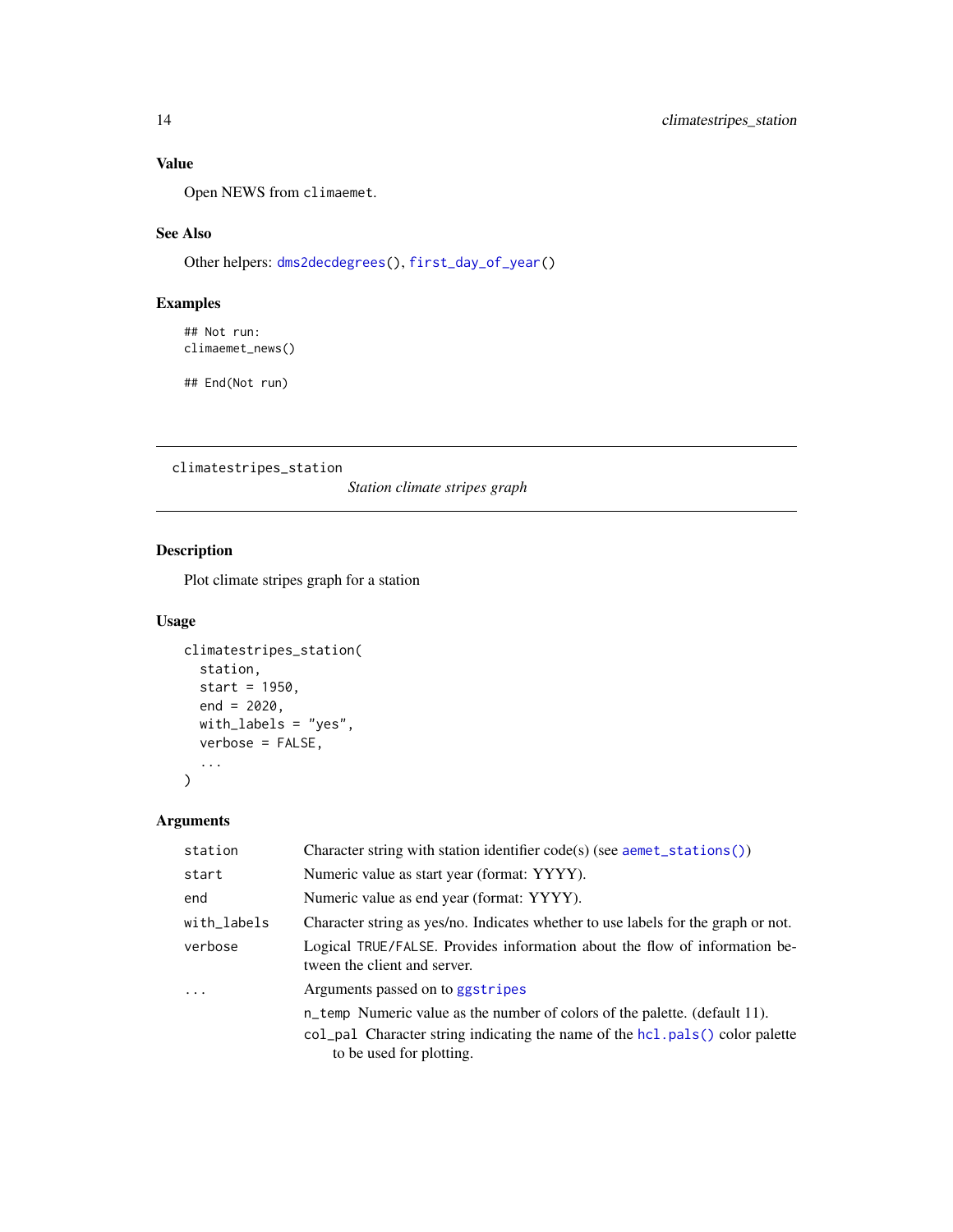<span id="page-14-0"></span>climatogram\_normal 15

### Value

A ggplot2 object

### API Key

You need to set your API Key globally using [aemet\\_api\\_key\(\)](#page-1-1).

### See Also

```
ggstripes()
```

```
Other aemet_plots: climatogram_normal(), climatogram_period(), ggclimat_walter_lieth(),
ggstripes(), ggwindrose(), windrose_days(), windrose_period()
Other stripes: climaemet_9434_temp, ggstripes()
```
### Examples

```
climatestripes_station(
 "9434",
 start = 2010,
 end = 2020,
 with_labels = "yes",
 col_pal = "Inferno"
)
```
<span id="page-14-1"></span>climatogram\_normal *Walter & Lieth climatic diagram from normal climatology values*

#### Description

Plot of a Walter & Lieth climatic diagram from normal climatology data for a station. This climatogram are great for showing a summary of climate conditions for a place over a time period (1981-2010).

```
climatogram_normal(
  station,
  labels = "en",verbose = FALSE,
  ggplot2 = TRUE,...
\mathcal{E}
```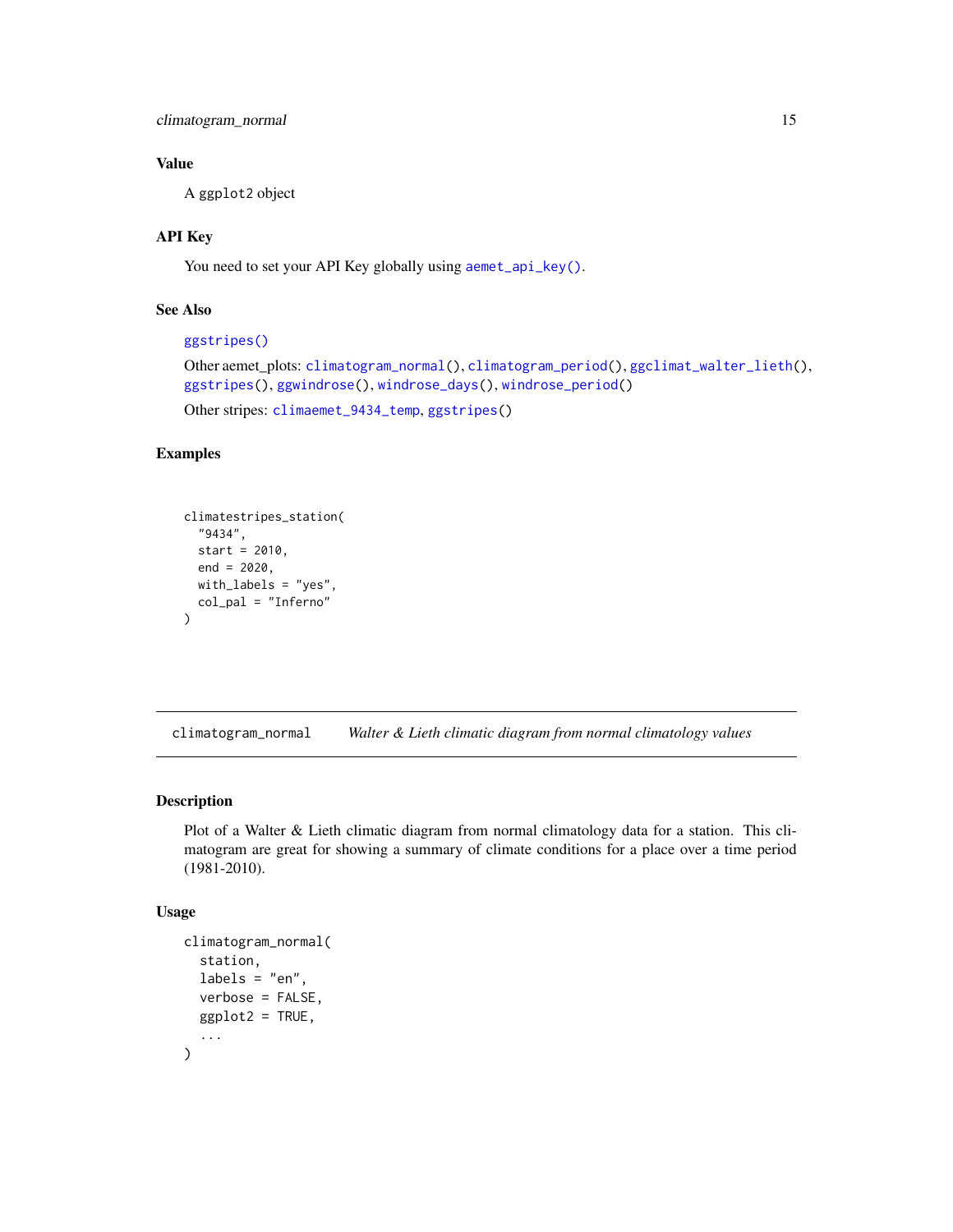<span id="page-15-0"></span>

| station           | Character string with station identifier code(s) (see aemet_stations())                                    |
|-------------------|------------------------------------------------------------------------------------------------------------|
| labels            | Character string as month labels for the X axis: "en" (english), "es" (spanish),<br>"fr" (french), etc.    |
| verbose           | Logical TRUE/FALSE. Provides information about the flow of information be-<br>tween the client and server. |
| ggplot2           | TRUE/FALSE. On TRUE the function uses ggclimat_walter_lieth(), if FALSE<br>uses $climation::display()$ .   |
| $\cdot\cdot\cdot$ | Further arguments to climatol::diagwl() or ggclimat_walter_lieth(), de-<br>pending on the value of ggplot2 |

### Value

A plot.

### API Key

You need to set your API Key globally using [aemet\\_api\\_key\(\)](#page-1-1).

### Note

The code is based on code from the CRAN package "climatol" by Jose A. Guijarro [jguijarrop@aemet.es.](mailto:jguijarrop@aemet.es)

### References

Walter, H. & Lieth, H (1960): Klimadiagramm Weltatlas. G. Fischer, Jena.

### See Also

Other aemet\_plots: [climatestripes\\_station\(](#page-13-1)), [climatogram\\_period\(](#page-16-1)), [ggclimat\\_walter\\_lieth\(](#page-19-1)), [ggstripes\(](#page-21-1)), [ggwindrose\(](#page-23-1)), [windrose\\_days\(](#page-25-1)), [windrose\\_period\(](#page-26-1))

Other climatogram: [climaemet\\_9434\\_climatogram](#page-10-1), [climatogram\\_period\(](#page-16-1)), [ggclimat\\_walter\\_lieth\(](#page-19-1))

### Examples

```
climatogram_normal("9434")
```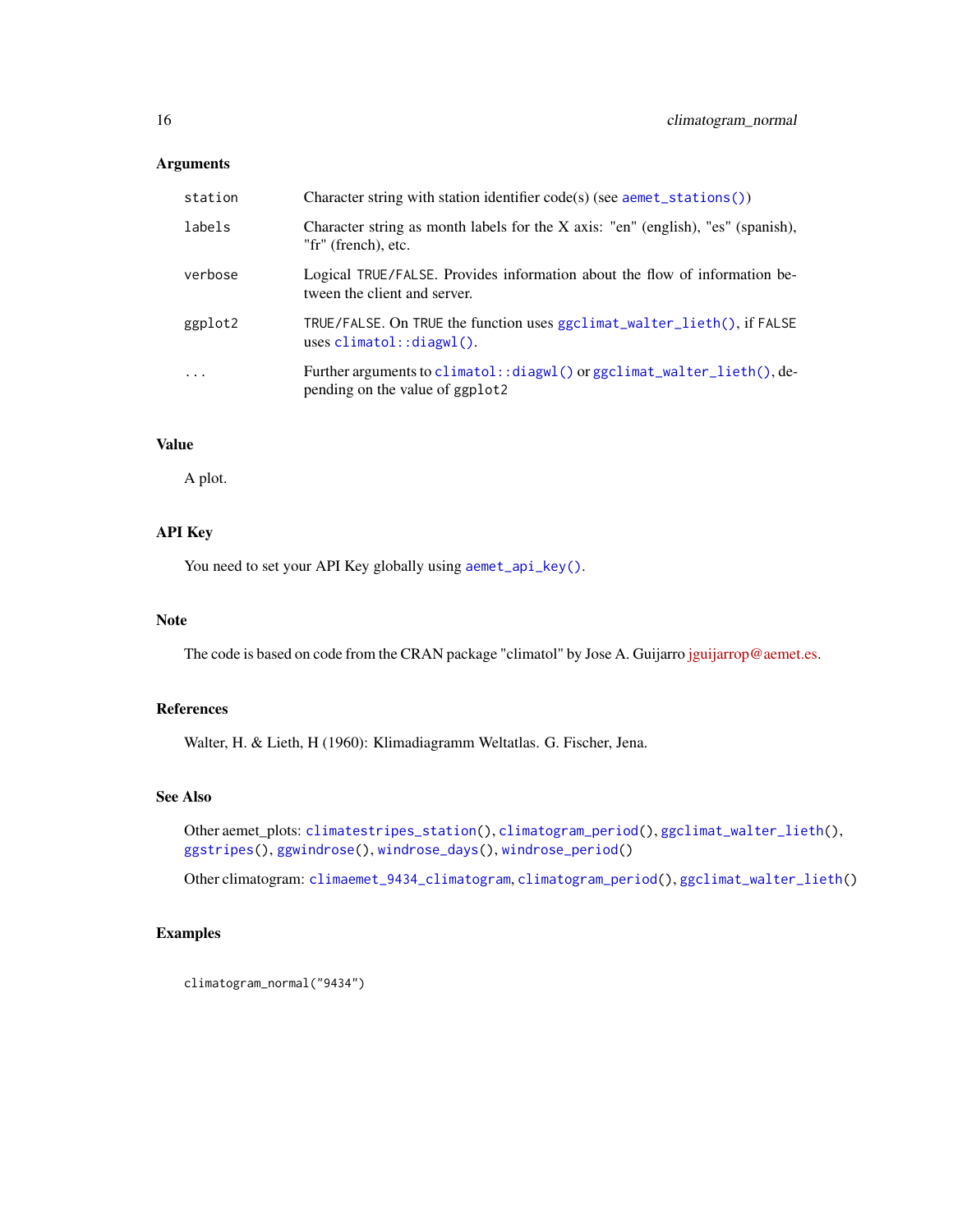<span id="page-16-1"></span><span id="page-16-0"></span>climatogram\_period *Walter & Lieth climatic diagram for a time period*

### Description

Plot of a Walter & Lieth climatic diagram from monthly climatology data for a station. This climatogram are great for showing a summary of climate conditions for a place over a specific time period.

#### Usage

```
climatogram_period(
  station = NULL,
  start = 1990,
  end = 2020,
  labels = "en",
  verbose = FALSE,
  ggplot2 = TRUE,...
)
```
### Arguments

| station    | Character string with station identifier code(s) (see aemet_stations())                                    |
|------------|------------------------------------------------------------------------------------------------------------|
| start      | Numeric value as start year (format: YYYY).                                                                |
| end        | Numeric value as end year (format: YYYY).                                                                  |
| labels     | Character string as month labels for the X axis: "en" (english), "es" (spanish),<br>"fr" (french), etc.    |
| verbose    | Logical TRUE/FALSE. Provides information about the flow of information be-<br>tween the client and server. |
| ggplot2    | TRUE/FALSE. On TRUE the function uses ggclimat_walter_lieth(), if FALSE<br>uses $climation::display()$ .   |
| $\ddots$ . | Further arguments to climatol::diagwl() or ggclimat_walter_lieth(), de-<br>pending on the value of ggplot2 |

### Value

A plot.

### API Key

You need to set your API Key globally using [aemet\\_api\\_key\(\)](#page-1-1).

### Note

The code is based on code from the CRAN package "climatol" by Jose A. Guijarro [jguijarrop@aemet.es.](mailto:jguijarrop@aemet.es)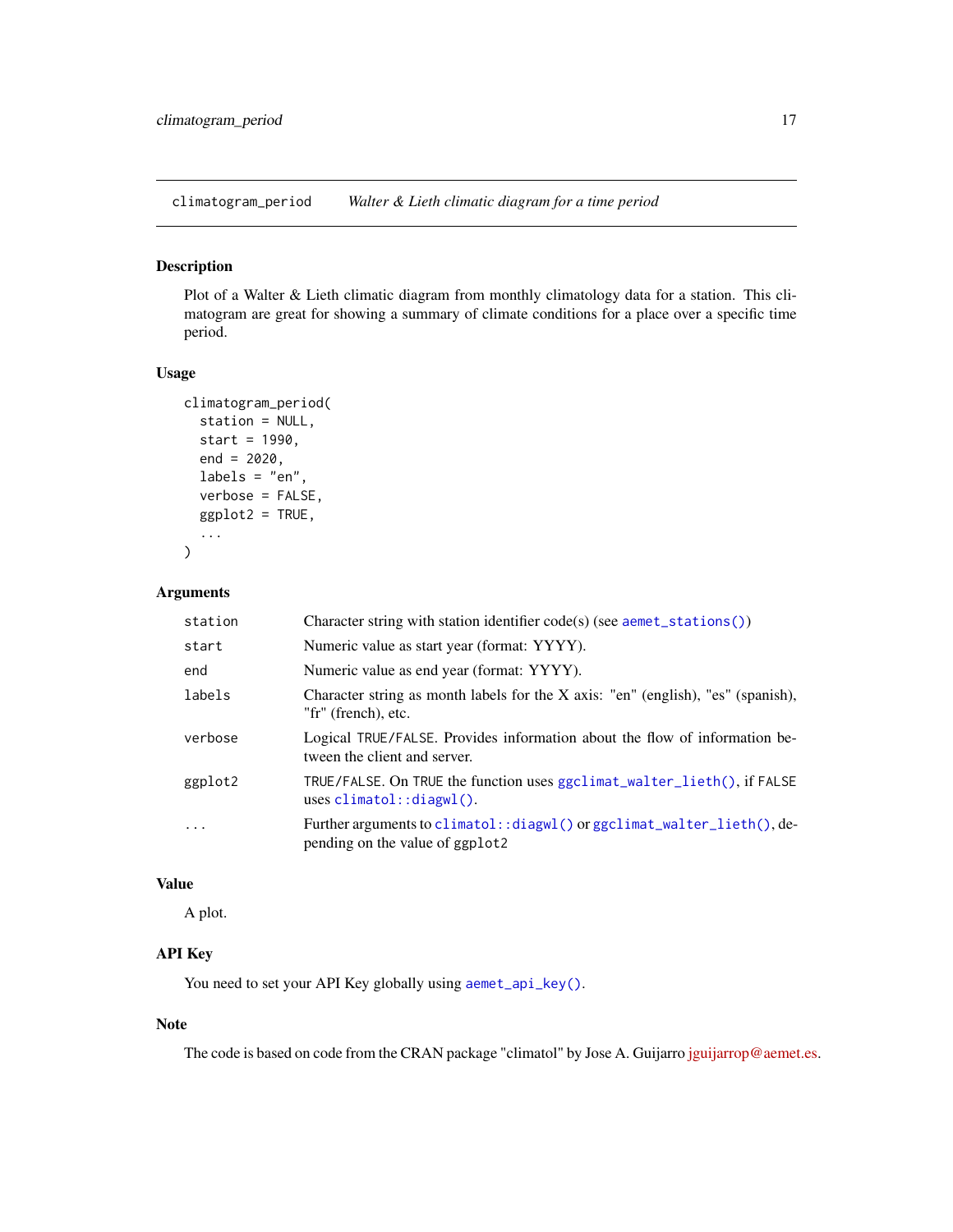#### <span id="page-17-0"></span>References

Walter, H. & Lieth, H (1960): Klimadiagramm Weltatlas. G. Fischer, Jena.

#### See Also

Other aemet\_plots: [climatestripes\\_station\(](#page-13-1)), [climatogram\\_normal\(](#page-14-1)), [ggclimat\\_walter\\_lieth\(](#page-19-1)), [ggstripes\(](#page-21-1)), [ggwindrose\(](#page-23-1)), [windrose\\_days\(](#page-25-1)), [windrose\\_period\(](#page-26-1))

Other climatogram: [climaemet\\_9434\\_climatogram](#page-10-1), [climatogram\\_normal\(](#page-14-1)), [ggclimat\\_walter\\_lieth\(](#page-19-1))

### Examples

climatogram\_period("9434", start = 2015, end = 2020, labels = "en")

<span id="page-17-1"></span>dms2decdegrees *Converts dms to decimal degrees*

#### Description

Converts degrees, minutes and seconds to decimal degrees.

#### Usage

dms2decdegrees(input = NULL)

### Arguments

input Character string as DMS coordinates.

### Value

A numeric value.

### Note

Code modified from project <https://github.com/SevillaR/aemet>

### See Also

Other helpers: [climaemet\\_news\(](#page-12-2)), [first\\_day\\_of\\_year\(](#page-18-1))

### Examples

dms2decdegrees("055245W")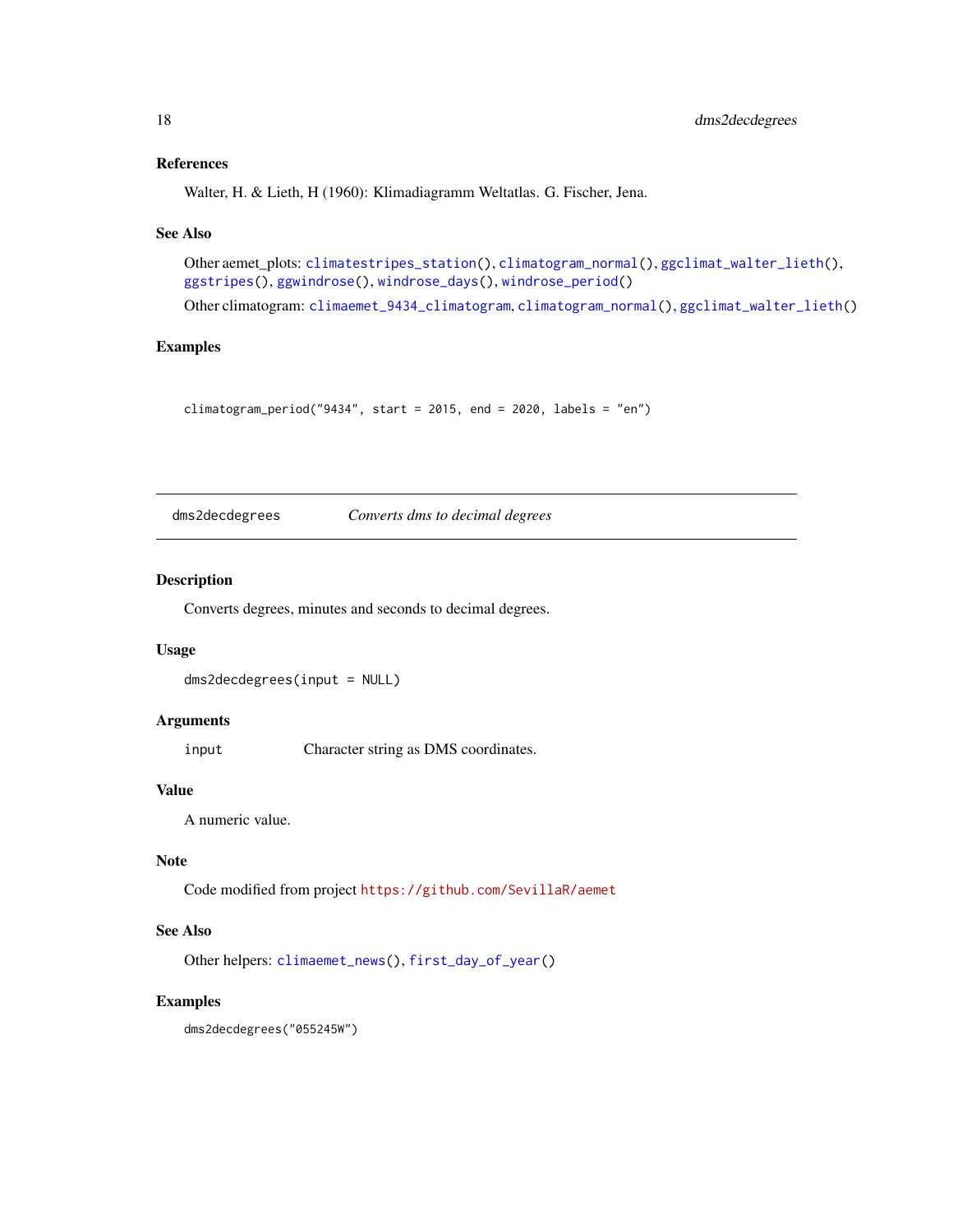### <span id="page-18-1"></span><span id="page-18-0"></span>Description

Get first and last day of year.

#### Usage

```
first_day_of_year(year = NULL)
```
last\_day\_of\_year(year = NULL)

### Arguments

year Numeric value as year (format: YYYY).

#### Value

Character string as date (format: YYYY-MM-DD).

#### See Also

Other helpers: [climaemet\\_news\(](#page-12-2)), [dms2decdegrees\(](#page-17-1))

### Examples

```
first_day_of_year(2000)
last_day_of_year(2020)
```
get\_data\_aemet *Client tool for AEMET API*

### Description

Client tool to get data and metadata from AEMET and convert json to tibble.

#### Usage

get\_data\_aemet(apidest, verbose = FALSE)

get\_metadata\_aemet(apidest, verbose = FALSE)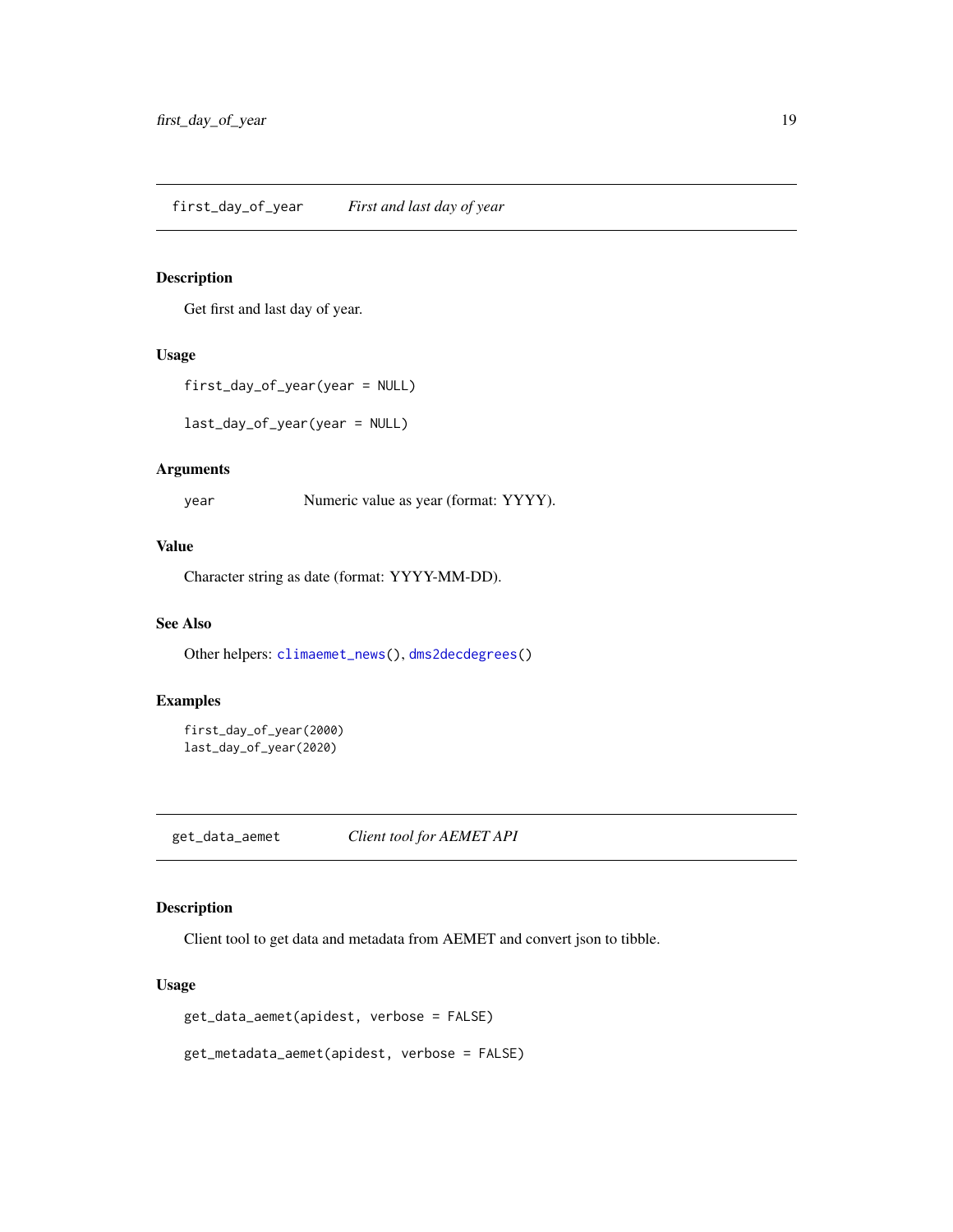<span id="page-19-0"></span>

| apidest | Character string as destination URL. See https://opendata.aemet.es/dist/<br>index.html.                    |
|---------|------------------------------------------------------------------------------------------------------------|
| verbose | Logical TRUE/FALSE. Provides information about the flow of information be-<br>tween the client and server. |

#### Value

A tibble or an empty tibble if no valid results from the API.

### Source

<https://opendata.aemet.es/dist/index.html>

### Examples

# Run this example only if AEMET\_API\_KEY is detected

url <- "/api/valores/climatologicos/inventarioestaciones/todasestaciones"

```
get_data_aemet(url)
```
# Metadata

```
get_metadata_aemet(url)
```
<span id="page-19-1"></span>ggclimat\_walter\_lieth *Walter and Lieth climatic diagram on* ggplot2

### Description

Plot of a Walter and Lieth climatic diagram of a station. This function is an updated version of [climatol::diagwl\(\)](#page-0-0), by Jose A. Guijarro.

```
ggclimat_walter_lieth(
  dat,
  est = "".alt = NA,
 per = NA,
  mlab = "es",pcol = "#002F70",
  tcol = "#ff0000",
  pfcol = "#9BAEE2",
```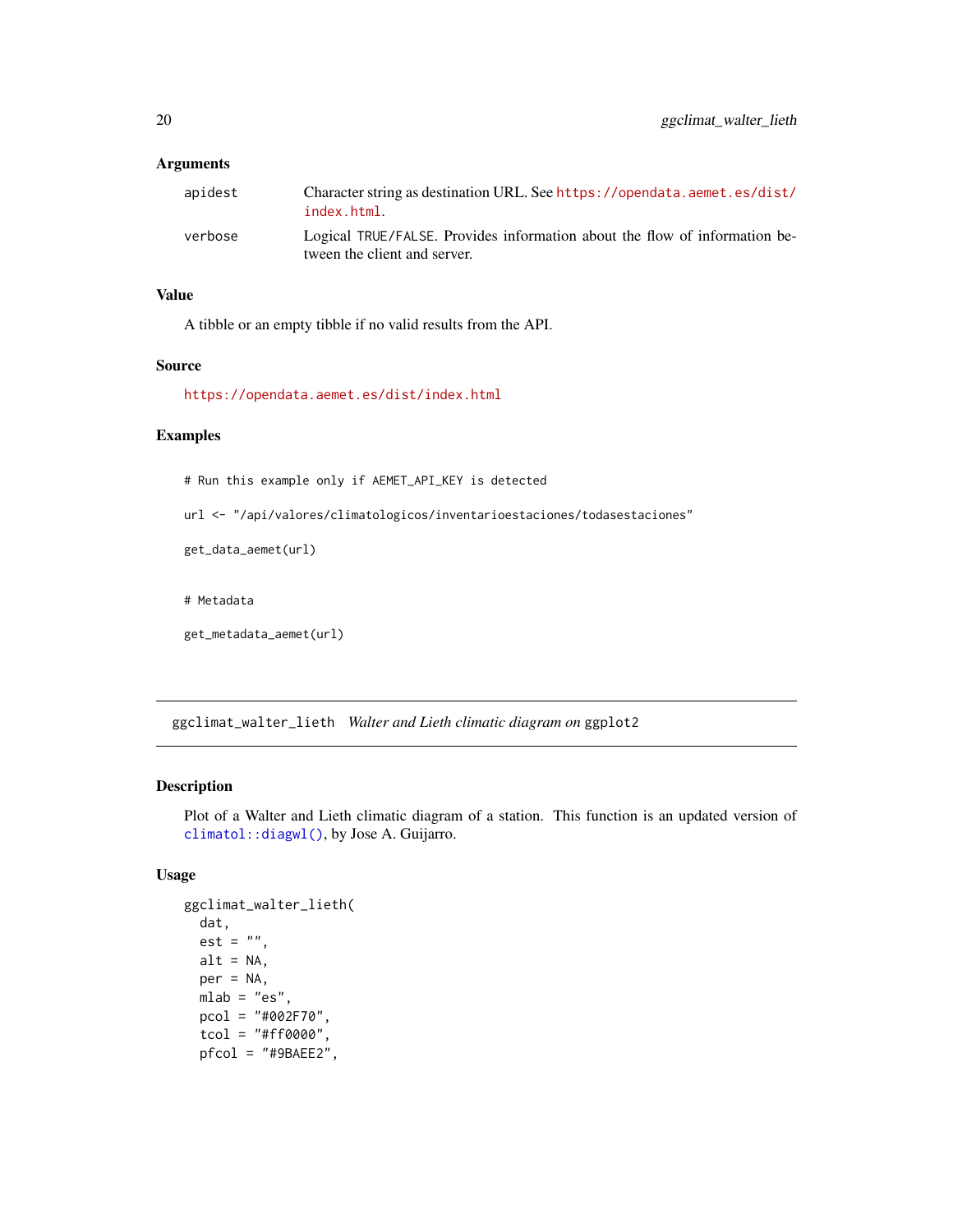```
sfcol = "#3C6FC4",shem = FALSE,
p3line = FALSE,
...
```
 $\mathcal{L}$ 

| dat      | Monthly climatic data for which the diagram will be plotted.                                                                        |
|----------|-------------------------------------------------------------------------------------------------------------------------------------|
| est      | Name of the climatological station                                                                                                  |
| alt      | Altitude of the climatological station                                                                                              |
| per      | Period on which the averages have been computed                                                                                     |
| mlab     | Month labels for the X axis. Use 2-digit language code ("en", "es", etc.). See<br>$readr::locale()$ for info.                       |
| pcol     | Color pen for precipitation.                                                                                                        |
| tcol     | Color pen for temperature.                                                                                                          |
| pfcol    | Fill color for probable frosts.                                                                                                     |
| sfcol    | Fill color for sure frosts.                                                                                                         |
| shem     | Set to TRUE for southern hemisphere stations.                                                                                       |
| p3line   | Set to TRUE to draw a supplementary precipitation line referenced to three times<br>the temperature (as suggested by Bogdan Rosca). |
| $\cdots$ | Other graphic parameters                                                                                                            |

#### Details

See Details on [climatol::diagwl\(\)](#page-0-0).

Climatic data must be passed as a 4x12 matrix of monthly (January to December) data, in the following order:

- Row 1: Mean precipitation.
- Row 2: Mean maximum daily temperature.
- Row 3: Mean minimum daily temperature.
- Row 4: Absolute monthly minimum temperature.

See [climaemet\\_9434\\_climatogram](#page-10-1) for a sample dataset.

### Value

A ggplot2 object. See help("ggplot2").

### API Key

You need to set your API Key globally using [aemet\\_api\\_key\(\)](#page-1-1).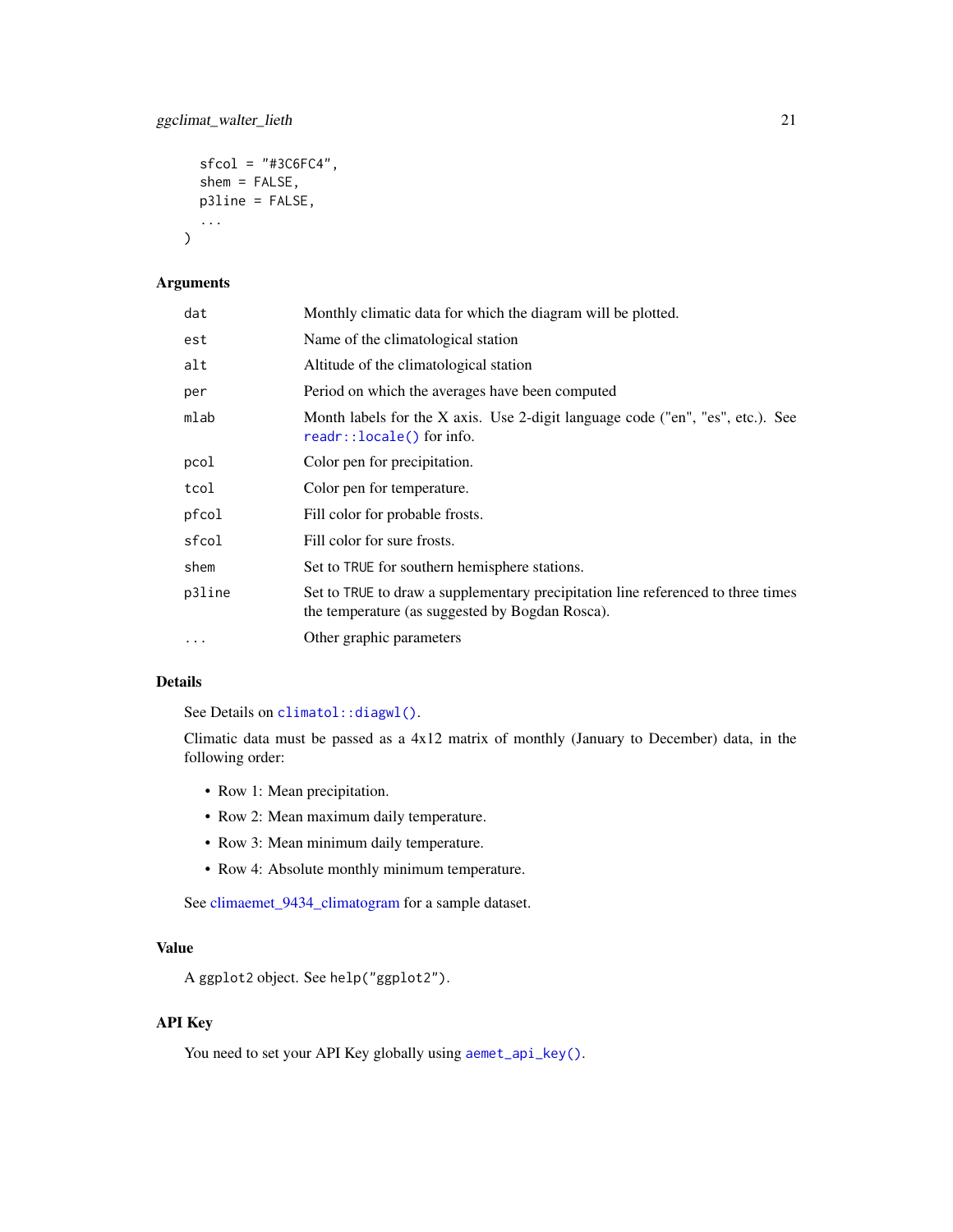#### <span id="page-21-0"></span>References

Walter, H., and Lieth, H. 1960. *Klimadiagramm-Weltatlas.* G. Fischer.

#### See Also

```
climatol::diagwl(), readr::locale()
```
Other aemet\_plots: [climatestripes\\_station\(](#page-13-1)), [climatogram\\_normal\(](#page-14-1)), [climatogram\\_period\(](#page-16-1)), [ggstripes\(](#page-21-1)), [ggwindrose\(](#page-23-1)), [windrose\\_days\(](#page-25-1)), [windrose\\_period\(](#page-26-1))

Other climatogram: [climaemet\\_9434\\_climatogram](#page-10-1), [climatogram\\_normal\(](#page-14-1)), [climatogram\\_period\(](#page-16-1))

### Examples

```
library(ggplot2)
wl <- ggclimat_walter_lieth(
  climaemet::climaemet_9434_climatogram,
  alt = "249",per = "1981-2010",
  est = "Zaragoza Airport"
\lambdawl
# As it is a ggplot object we can modify it
wl + theme(
  plot.background = element_rect(fill = "grey80"),
  panel.background = element_rect(fill = "grey70"),
  axis.text.y.left = element_text(
   colour = "black",
   face = "italic"
  ),
  axis.text.y.right = element_text(
   colour = "black",
    face = "bold"
  )
)
```
<span id="page-21-1"></span>ggstripes *Warming stripes graph*

#### Description

Plot different "climate stripes" or "warming stripes" using ggplot2. This graphics are visual representations of the change in temperature as measured in each location over the past 70-100+ years. Each stripe represents the temperature in that station averaged over a year.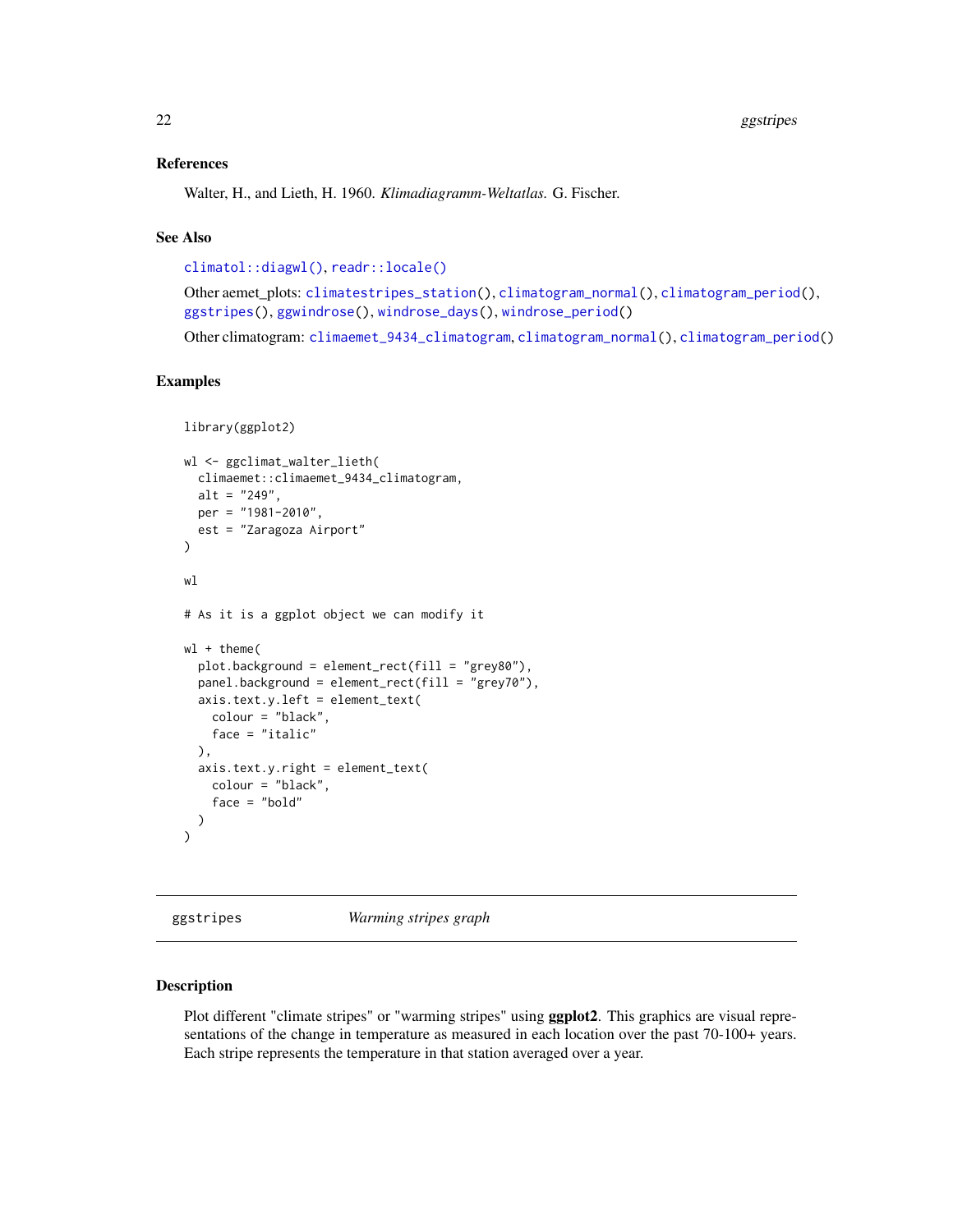#### <span id="page-22-0"></span>ggstripes 23

### Usage

```
ggstripes(
  data,
  plot_type = "stripes",
  plot_title = "",
  n_temp = 11,
  col_pal = "RdBu",
  ...
\mathcal{L}
```
### Arguments

| data       | a data.frame with date(year) and temperature(temp) variables.                                                                                         |
|------------|-------------------------------------------------------------------------------------------------------------------------------------------------------|
| plot_type  | plot type (with labels, background, stripes with line trend and animation). Ac-<br>cepted values are "background", "stripes", "trend" or "animation". |
| plot_title | character string to be used for the graph title.                                                                                                      |
| n_temp     | Numeric value as the number of colors of the palette. (default 11).                                                                                   |
| col_pal    | Character string indicating the name of the hcl. pals () color palette to be used<br>for plotting.                                                    |
| .          | further arguments passed to ggplot2:: theme().                                                                                                        |
|            |                                                                                                                                                       |

### Value

A ggplot2 object.

### API Key

You need to set your API Key globally using [aemet\\_api\\_key\(\)](#page-1-1).

### Note

"Warming stripes" charts are a conceptual idea of Professor Ed Hawkins (University of Reading) and are specifically designed to be as simple as possible and alert about risks of climate change. For more details see [ShowYourStripes.](https://showyourstripes.info/)

### See Also

[climatestripes\\_station\(\)](#page-13-1), [ggplot2::theme\(\)](#page-0-0) for more possible arguments to pass to ggstripes.

Other aemet\_plots: [climatestripes\\_station\(](#page-13-1)), [climatogram\\_normal\(](#page-14-1)), [climatogram\\_period\(](#page-16-1)), [ggclimat\\_walter\\_lieth\(](#page-19-1)), [ggwindrose\(](#page-23-1)), [windrose\\_days\(](#page-25-1)), [windrose\\_period\(](#page-26-1))

Other stripes: [climaemet\\_9434\\_temp](#page-11-1), [climatestripes\\_station\(](#page-13-1))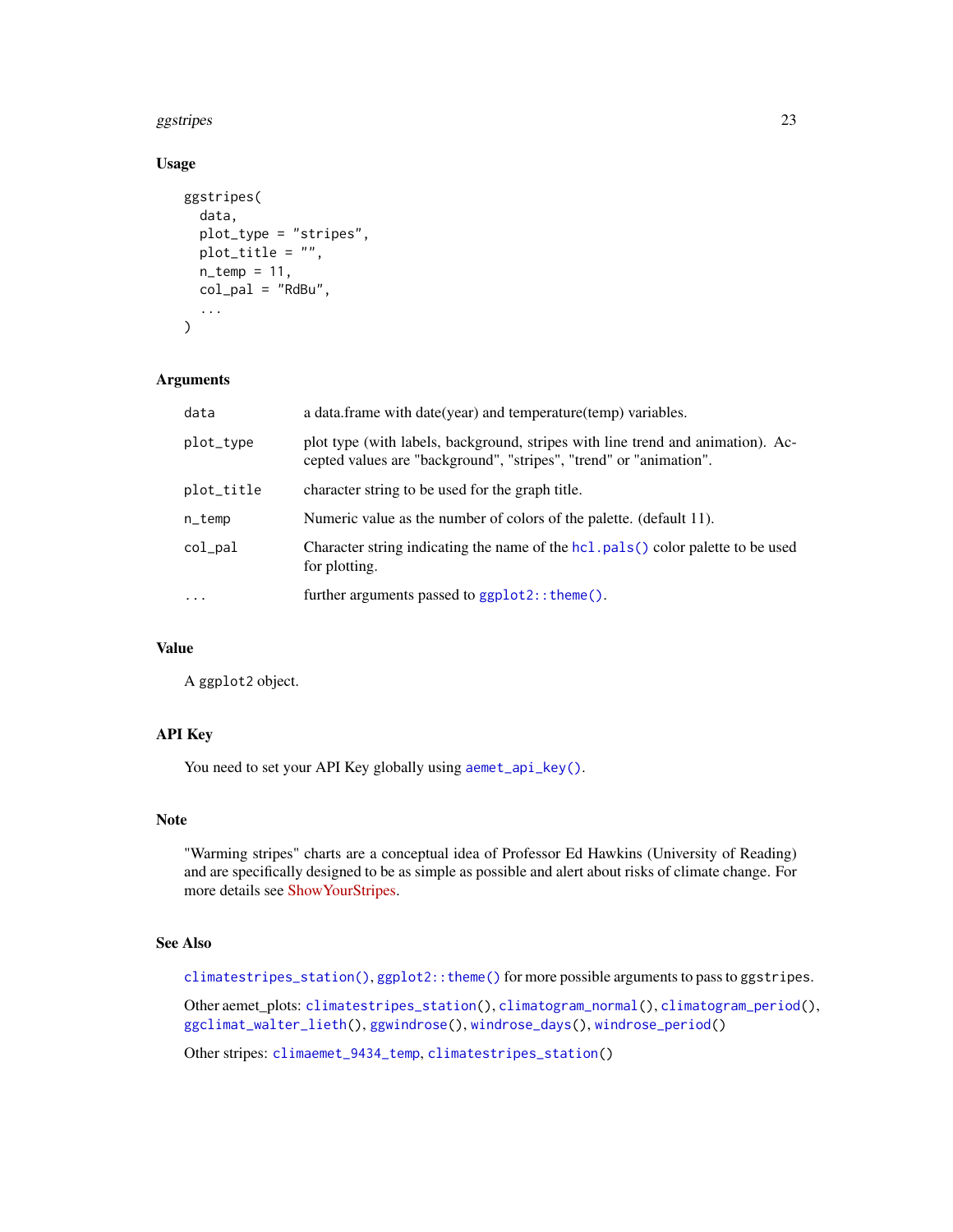### Examples

```
library(ggplot2)
data <- climaemet::climaemet_9434_temp
ggstripes(data, plot_title = "Zaragoza Airport") +
  labs(subtitle = "(1950-2020)")
ggstripes(data, plot_title = "Zaragoza Airport", plot_type = "trend") +
  labs(subtitle = "(1950-2020)")
```
<span id="page-23-1"></span>ggwindrose *Windrose (speed/direction) diagram*

### Description

Plot a windrose showing the wind speed and direction using ggplot2.

### Usage

```
ggwindrose(
  speed,
  direction,
 n_directions = 8,
 n_speeds = 5,
  speed_cuts = NA,
  col\_pal = "GnBu",legend_title = "Wind speed (m/s)",
  calm_wind = 0,
  n_{col} = 1,
  facet = NULL,plot_title = "",
  ...
\mathcal{L}
```
#### Arguments

| speed        | Numeric vector of wind speeds.                                                                                          |
|--------------|-------------------------------------------------------------------------------------------------------------------------|
| direction    | Numeric vector of wind directions.                                                                                      |
| n_directions | Numeric value as the number of direction bins to plot (petals on the rose). The<br>number of directions defaults to 8.  |
| n_speeds     | Numeric value as the number of equally spaced wind speed bins to plot. This is<br>used if speed_cuts is NA (default 5). |
| speed_cuts   | Numeric vector containing the cut points for the wind speed intervals, or NA<br>(default).                              |

<span id="page-23-0"></span>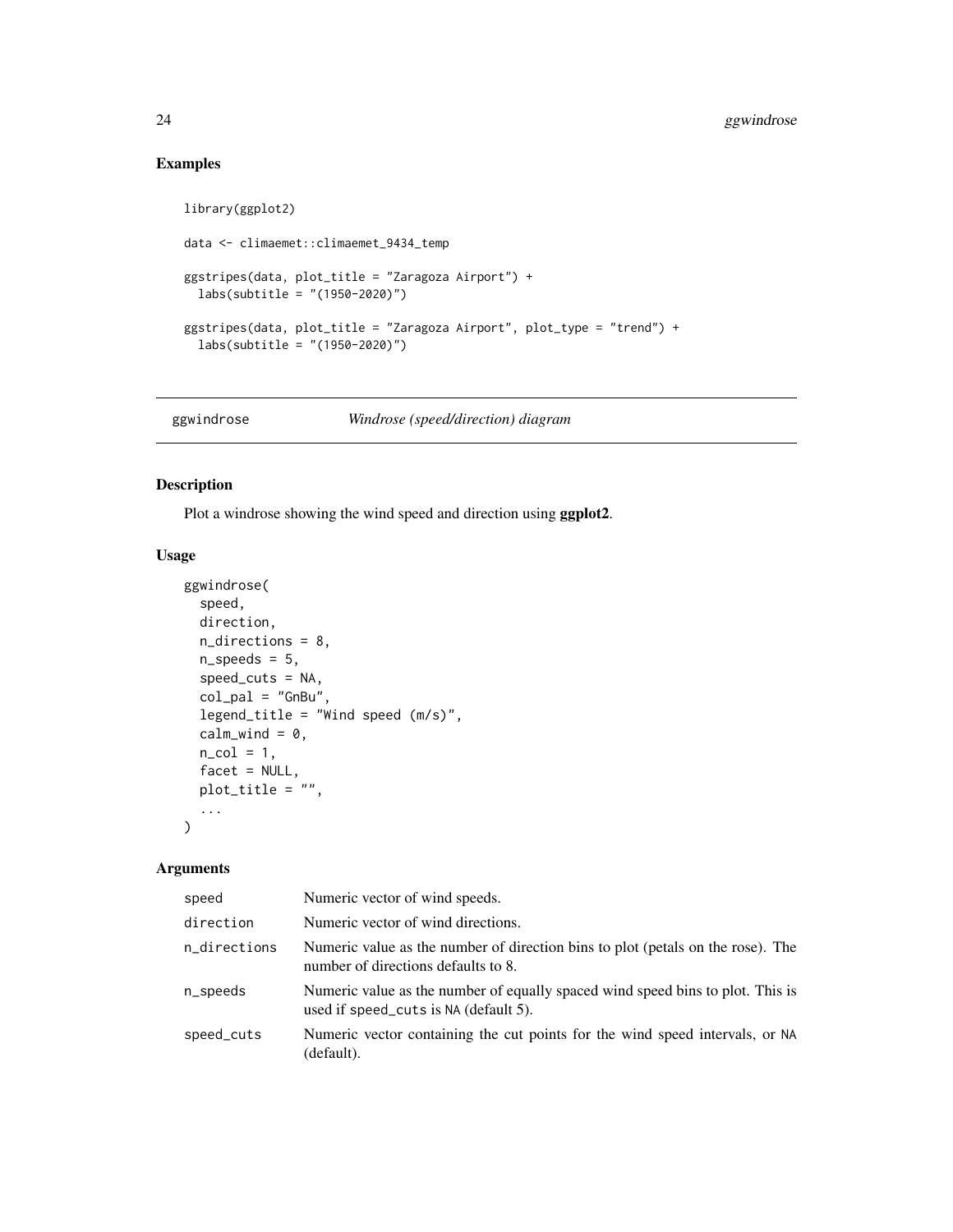### <span id="page-24-0"></span>ggwindrose 25

| $col$ $pal$  | Character string indicating the name of the hcl.pals() color palette to be used<br>for plotting. |
|--------------|--------------------------------------------------------------------------------------------------|
| legend_title | Character string to be used for the legend title.                                                |
| calm_wind    | Numeric value as the upper limit for wind speed that is considered calm (default)<br>(0).        |
| $n\_{col}$   | The number of columns of plots (default 1).                                                      |
| facet        | Character or factor vector of the facets used to plot the various windroses.                     |
| plot_title   | Character string to be used for the plot title.                                                  |
| $\cdot$      | further arguments (ignored).                                                                     |

### Value

A ggplot object.

### API Key

You need to set your API Key globally using [aemet\\_api\\_key\(\)](#page-1-1).

### See Also

[ggplot2::theme\(\)](#page-0-0) for more possible arguments to pass to ggwindrose.

```
Other aemet_plots: climatestripes_station(), climatogram_normal(), climatogram_period(),
ggclimat_walter_lieth(), ggstripes(), windrose_days(), windrose_period()
Other wind: climaemet_9434_wind, windrose_days(), windrose_period()
```
### Examples

```
library(ggplot2)
```

```
speed <- climaemet::climaemet_9434_wind$velmedia
direction <- climaemet::climaemet_9434_wind$dir
```

```
rose <- ggwindrose(
  speed = speed,
  direction = direction,
  speed\_cuts = seq(0, 16, 4),legend_title = "Wind speed (m/s)",
  calm_wind = 0,
  n_{col} = 1,
  plot_title = "Zaragoza Airport"
\overline{\phantom{a}}rose + labs(
  subtitle = "2000-2020",
  caption = "Source: AEMET"
\lambda
```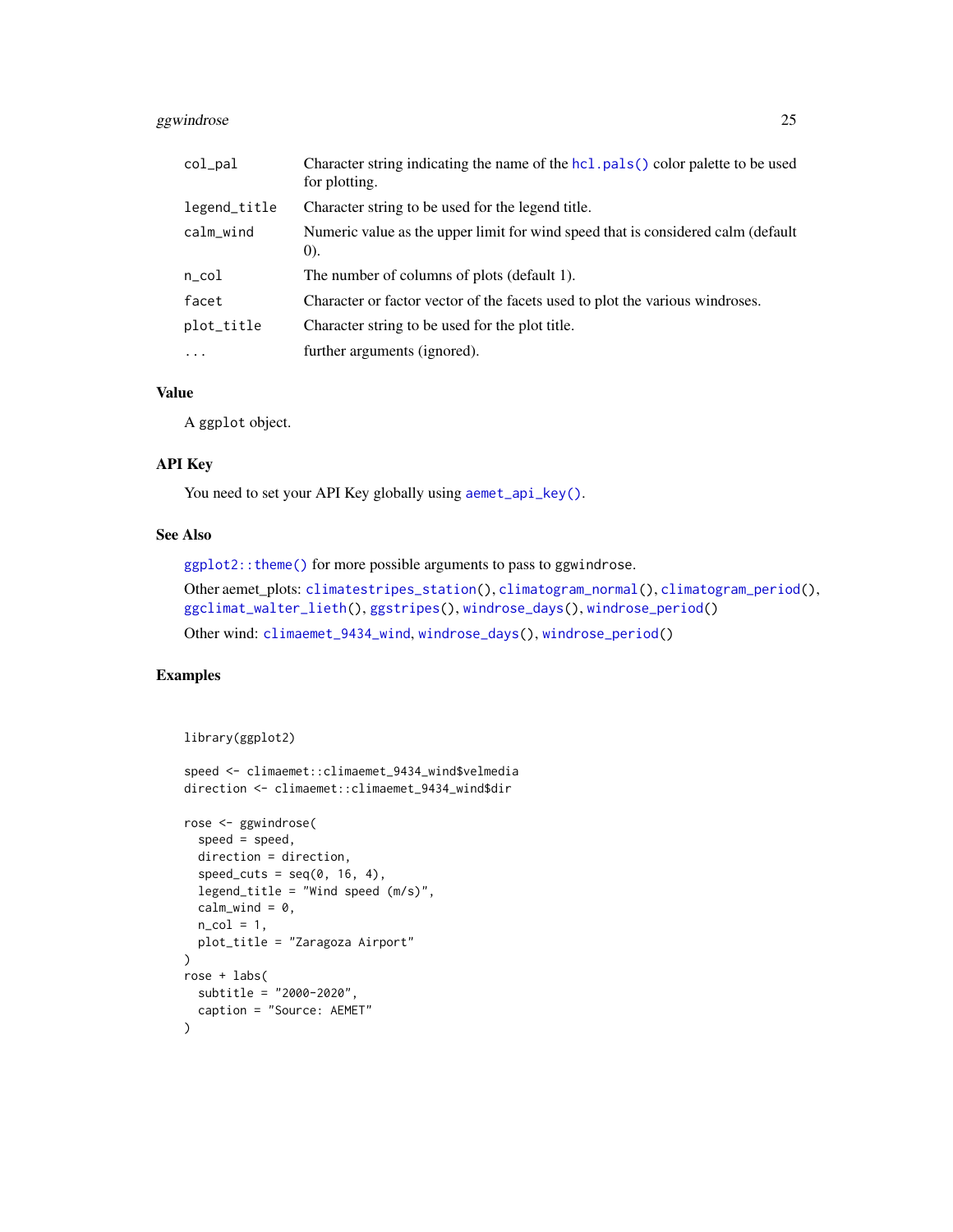<span id="page-25-1"></span><span id="page-25-0"></span>

### Description

Plot a windrose showing the wind speed and direction for a station over a days period.

### Usage

```
windrose_days(
  station,
  start = "2000-12-01",
  end = "2000-12-31",
  n_directions = 8,
  n_speeds = 5,
  speed_cuts = NA,
  col\_pal = "GnBu",calm_wind = 0,
  legend_title = "Wind Speed (m/s)",
  verbose = FALSE
)
```
### Arguments

| station      | Character string with station identifier $code(s)$ (see aemet_stations()) or "all"<br>for all the stations.             |
|--------------|-------------------------------------------------------------------------------------------------------------------------|
| start        | Character string as start date (format: YYYY-MM-DD).                                                                    |
| end          | Character string as end date (format: YYYY-MM-DD).                                                                      |
| n_directions | Numeric value as the number of direction bins to plot (petals on the rose). The<br>number of directions defaults to 8.  |
| n_speeds     | Numeric value as the number of equally spaced wind speed bins to plot. This is<br>used if speed_cuts is NA (default 5). |
| speed_cuts   | Numeric vector containing the cut points for the wind speed intervals, or NA<br>(default).                              |
| col_pal      | Character string indicating the name of the $hcl$ pals () color palette to be used<br>for plotting.                     |
| calm_wind    | Numeric value as the upper limit for wind speed that is considered calm (default<br>(0).                                |
| legend_title | Character string to be used for the legend title.                                                                       |
| verbose      | Logical TRUE/FALSE. Provides information about the flow of information be-<br>tween the client and server.              |

#### Value

A ggplot2 object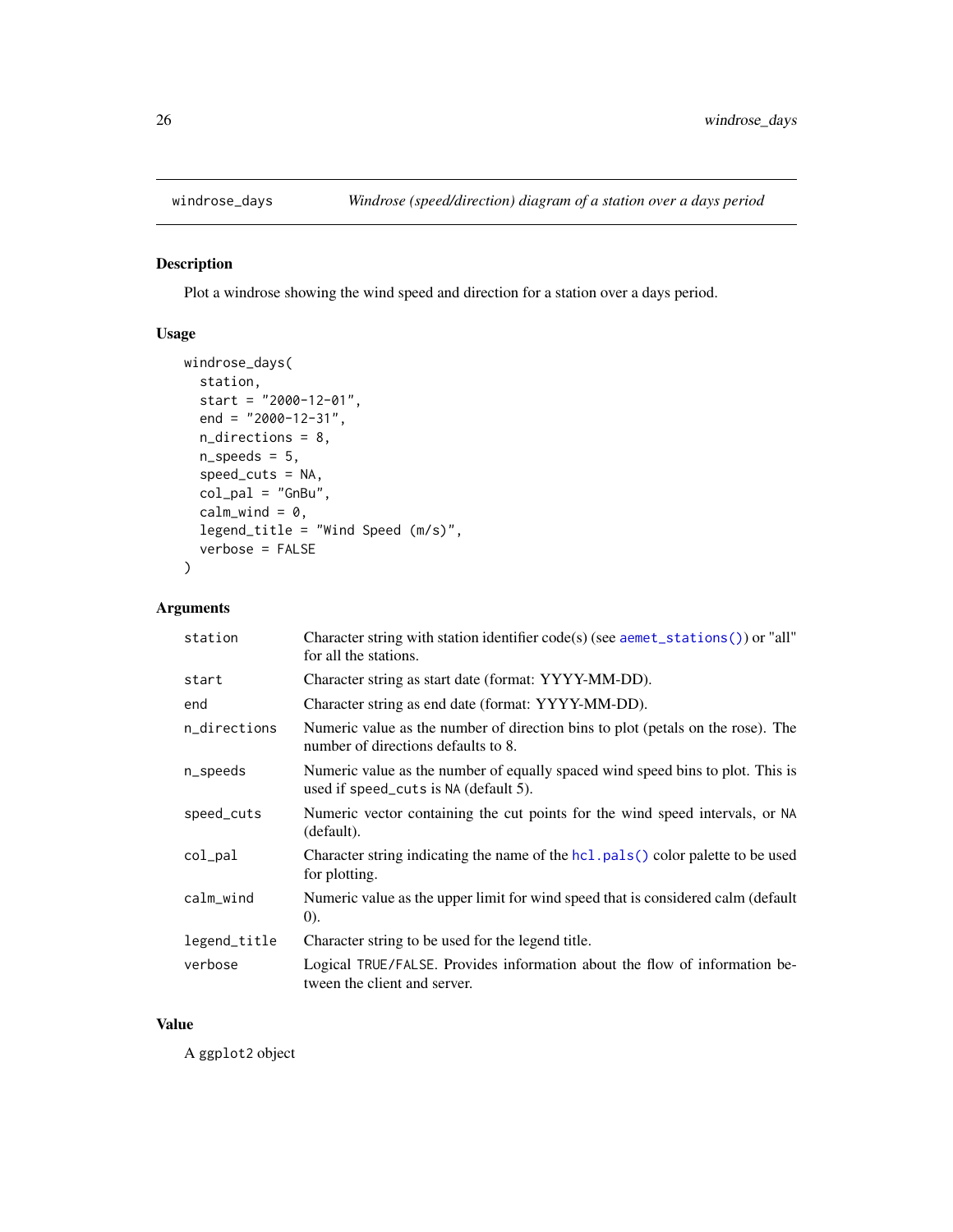<span id="page-26-0"></span>windrose\_period 27

### API Key

You need to set your API Key globally using [aemet\\_api\\_key\(\)](#page-1-1).

### See Also

```
aemet_daily_clim()
```
Other aemet\_plots: [climatestripes\\_station\(](#page-13-1)), [climatogram\\_normal\(](#page-14-1)), [climatogram\\_period\(](#page-16-1)), [ggclimat\\_walter\\_lieth\(](#page-19-1)), [ggstripes\(](#page-21-1)), [ggwindrose\(](#page-23-1)), [windrose\\_period\(](#page-26-1))

Other wind: [climaemet\\_9434\\_wind](#page-12-1), [ggwindrose\(](#page-23-1)), [windrose\\_period\(](#page-26-1))

### Examples

```
windrose_days("9434",
  start = "2000-12-01",
 end = "2000-12-31",
  speed_cuts = 4\lambda
```
<span id="page-26-1"></span>

| windrose_period | Windrose (speed/direction) diagram of a station over a time period |  |
|-----------------|--------------------------------------------------------------------|--|
|                 |                                                                    |  |

### Description

Plot a windrose showing the wind speed and direction for a station over a time period.

```
windrose_period(
  station,
  start = 2000,
 end = 2010,
  n_directions = 8,
  n_speeds = 5,
  speed\_cuts = NA,
  col\_pal = "GnBu",calm_wind = 0,
  legend_title = "Wind Speed (m/s)",
  verbose = FALSE
)
```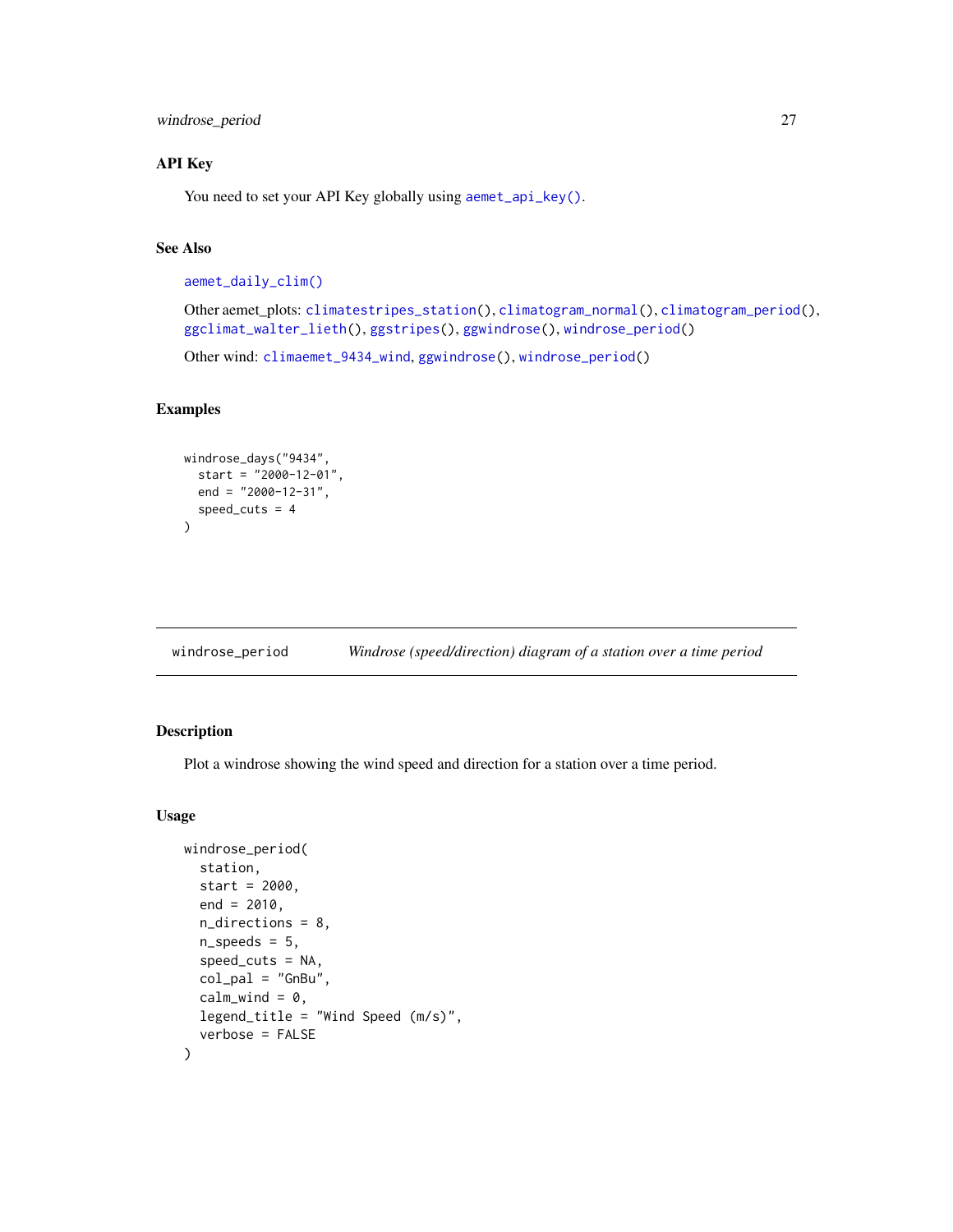| station      | Character string with station identifier $code(s)$ (see aemet_stations()) or "all"<br>for all the stations.             |
|--------------|-------------------------------------------------------------------------------------------------------------------------|
| start        | Numeric value as start year (format: YYYY).                                                                             |
| end          | Numeric value as end year (format: YYYY).                                                                               |
| n_directions | Numeric value as the number of direction bins to plot (petals on the rose). The<br>number of directions defaults to 8.  |
| n_speeds     | Numeric value as the number of equally spaced wind speed bins to plot. This is<br>used if speed_cuts is NA (default 5). |
| speed_cuts   | Numeric vector containing the cut points for the wind speed intervals, or NA<br>(default).                              |
| col_pal      | Character string indicating the name of the hcl. pals() color palette to be used<br>for plotting.                       |
| calm_wind    | Numeric value as the upper limit for wind speed that is considered calm (default<br>(0).                                |
| legend_title | Character string to be used for the legend title.                                                                       |
| verbose      | Logical TRUE/FALSE. Provides information about the flow of information be-<br>tween the client and server.              |

### Value

A ggplot2 object

### API Key

You need to set your API Key globally using [aemet\\_api\\_key\(\)](#page-1-1).

### See Also

[aemet\\_daily\\_period\(\)](#page-3-2)

```
Other aemet_plots: climatestripes_station(), climatogram_normal(), climatogram_period(),
ggclimat_walter_lieth(), ggstripes(), ggwindrose(), windrose_days()
Other wind: climaemet_9434_wind, ggwindrose(), windrose_days()
```
### Examples

```
windrose_period("9434",
  start = 2000, end = 2010,
  speed_cuts = 4
\lambda
```
<span id="page-27-0"></span>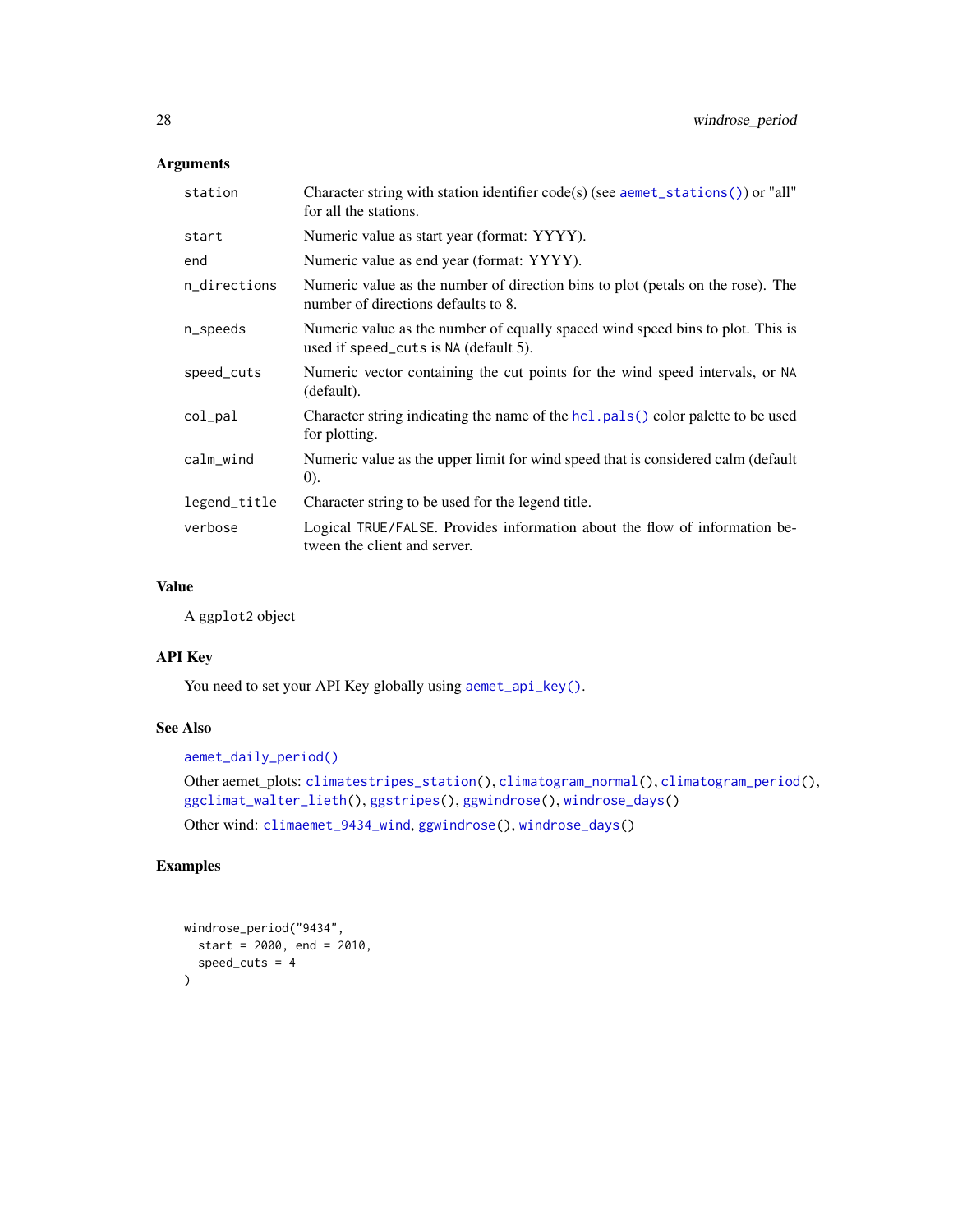# <span id="page-28-0"></span>**Index**

```
∗ aemet_api_data
    aemet_daily_clim, 4
    aemet_extremes_clim, 6
    aemet_last_obs, 7
    aemet_monthly, 8
    aemet_normal, 9
    aemet_stations, 10
∗ aemet_api
    get_data_aemet, 19
∗ aemet_auth
    aemet_api_key, 2
    aemet_detect_api_key, 5
∗ aemet_plots
    climatestripes_station, 14
    climatogram_normal, 15
    climatogram_period, 17
    ggclimat_walter_lieth, 20
    ggstripes, 22
    ggwindrose, 24
    windrose_days, 26
    windrose_period, 27
∗ climatogram
    climaemet_9434_climatogram, 11
    climatogram_normal, 15
    climatogram_period, 17
    ggclimat_walter_lieth, 20
∗ dataset
    climaemet_9434_climatogram, 11
    climaemet_9434_temp, 12
    climaemet_9434_wind, 13
∗ helpers
    13
    dms2decdegrees, 18
    first_day_of_year, 19
∗ stripes
    climaemet_9434_temp, 12
    climatestripes_station, 14
    ggstripes, 22
∗ wind
```
climaemet\_9434\_wind, [13](#page-12-0) ggwindrose, [24](#page-23-0) windrose\_days, [26](#page-25-0) windrose\_period, [27](#page-26-0) aemet\_api\_key, [2,](#page-1-0) *[6](#page-5-0)* aemet\_api\_key(), *[5](#page-4-0)*, *[7](#page-6-0)*, *[9](#page-8-0)[–11](#page-10-0)*, *[15](#page-14-0)[–17](#page-16-0)*, *[21](#page-20-0)*, *[23](#page-22-0)*, *[25](#page-24-0)*, *[27,](#page-26-0) [28](#page-27-0)* aemet\_daily *(*aemet\_daily\_clim*)*, [4](#page-3-0) aemet\_daily\_clim, [4,](#page-3-0) *[7](#page-6-0)[–11](#page-10-0)* aemet\_daily\_clim(), *[27](#page-26-0)* aemet\_daily\_period *(*aemet\_daily\_clim*)*, [4](#page-3-0) aemet\_daily\_period(), *[28](#page-27-0)* aemet\_daily\_period\_all *(*aemet\_daily\_clim*)*, [4](#page-3-0) aemet\_detect\_api\_key, *[3](#page-2-0)*, [5](#page-4-0) aemet\_extremes\_clim, *[5](#page-4-0)*, [6,](#page-5-0) *[8](#page-7-0)[–11](#page-10-0)* aemet\_last\_obs, *[5](#page-4-0)*, *[7](#page-6-0)*, [7,](#page-6-0) *[9](#page-8-0)[–11](#page-10-0)* aemet\_monthly, *[5](#page-4-0)*, *[7,](#page-6-0) [8](#page-7-0)*, [8,](#page-7-0) *[10,](#page-9-0) [11](#page-10-0)* aemet\_monthly\_clim *(*aemet\_monthly*)*, [8](#page-7-0) aemet\_monthly\_period *(*aemet\_monthly*)*, [8](#page-7-0) aemet\_monthly\_period\_all *(*aemet\_monthly*)*, [8](#page-7-0) aemet\_normal, *[5](#page-4-0)*, *[7](#page-6-0)[–9](#page-8-0)*, [9,](#page-8-0) *[11](#page-10-0)* aemet\_normal\_clim *(*aemet\_normal*)*, [9](#page-8-0) aemet\_normal\_clim\_all *(*aemet\_normal*)*, [9](#page-8-0) aemet\_stations, *[5](#page-4-0)*, *[7](#page-6-0)[–10](#page-9-0)*, [10](#page-9-0) aemet\_stations(), *[4](#page-3-0)*, *[6,](#page-5-0) [7](#page-6-0)*, *[9,](#page-8-0) [10](#page-9-0)*, *[14](#page-13-0)*, *[16,](#page-15-0) [17](#page-16-0)*, *[26](#page-25-0)*, *[28](#page-27-0)* as.Date(), *[5](#page-4-0)* climaemet\_9434\_climatogram, [11,](#page-10-0) *[12,](#page-11-0) [13](#page-12-0)*,

*[16](#page-15-0)*, *[18](#page-17-0)*, *[21,](#page-20-0) [22](#page-21-0)* climaemet\_9434\_temp, *[12](#page-11-0)*, [12,](#page-11-0) *[13](#page-12-0)*, *[15](#page-14-0)*, *[23](#page-22-0)* climaemet\_9434\_wind, *[12](#page-11-0)*, [13,](#page-12-0) *[25](#page-24-0)*, *[27,](#page-26-0) [28](#page-27-0)* climaemet\_news, [13,](#page-12-0) *[18,](#page-17-0) [19](#page-18-0)* climatestripes\_station, *[12](#page-11-0)*, [14,](#page-13-0) *[16](#page-15-0)*, *[18](#page-17-0)*, *[22,](#page-21-0) [23](#page-22-0)*, *[25](#page-24-0)*, *[27,](#page-26-0) [28](#page-27-0)* climatestripes\_station(), *[23](#page-22-0)*